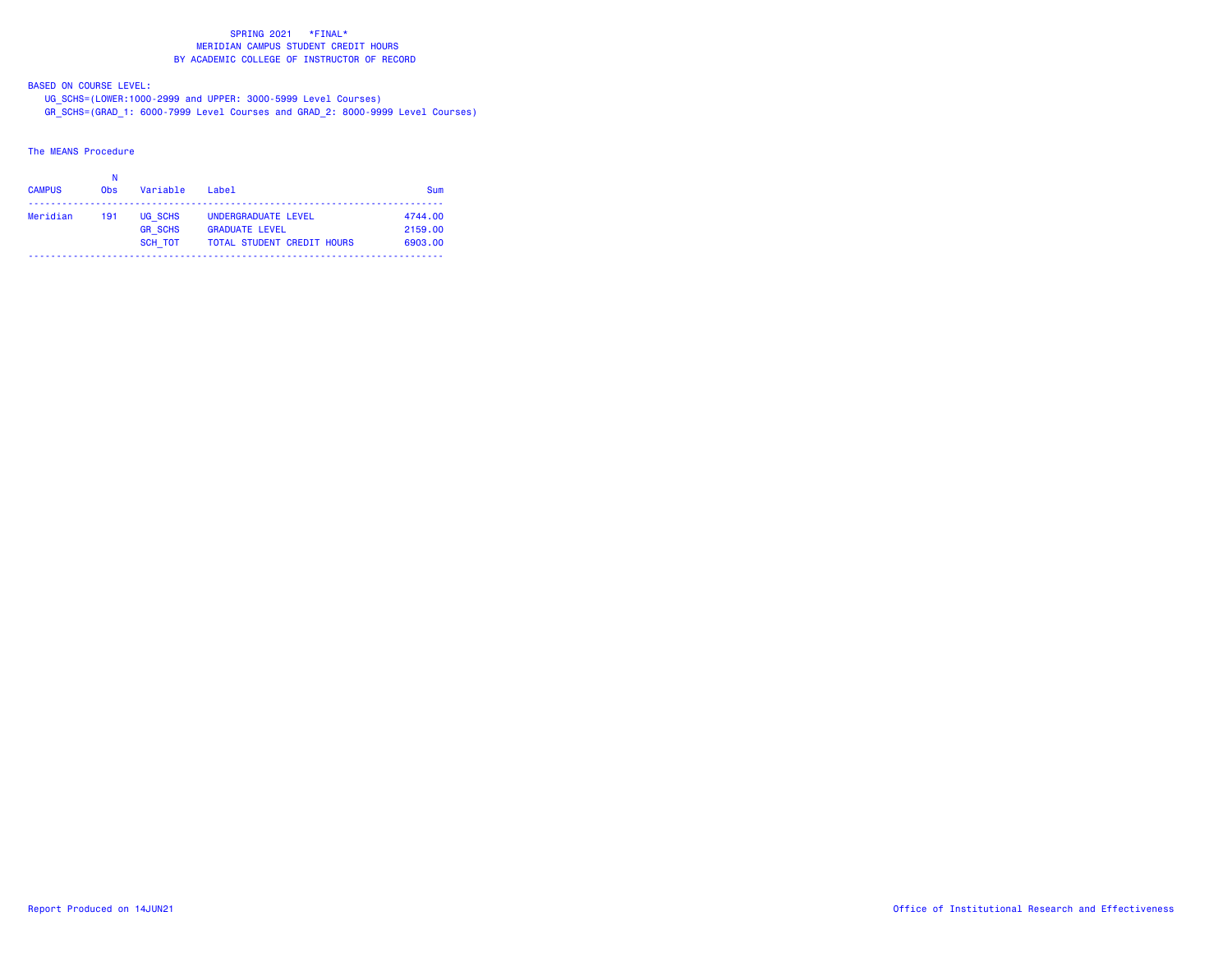BASED ON COURSE LEVEL:

UG\_SCHS=(LOWER:1000-2999 and UPPER: 3000-5999 Level Courses)

GR\_SCHS=(GRAD\_1: 6000-7999 Level Courses and GRAD\_2: 8000-9999 Level Courses)

### The MEANS Procedure

| <b>ACADEMIC COLLEGE</b> | N<br><b>Obs</b> | Variable       | Label                             | <b>Sum</b> |
|-------------------------|-----------------|----------------|-----------------------------------|------------|
| Arts & Sciences         | 73              | UG SCHS        | UNDERGRADUATE LEVEL               | 1795.00    |
|                         |                 | <b>GR SCHS</b> | <b>GRADUATE LEVEL</b>             | 204,00     |
|                         |                 | SCH TOT        | <b>TOTAL STUDENT CREDIT HOURS</b> | 1999.00    |
| <b>Business</b>         | 33              | UG SCHS        | UNDERGRADUATE LEVEL               | 921,00     |
|                         |                 | <b>GR SCHS</b> | <b>GRADUATE LEVEL</b>             | 216,00     |
|                         |                 | SCH TOT        | <b>TOTAL STUDENT CREDIT HOURS</b> | 1137.00    |
| Education               | 79              | UG SCHS        | UNDERGRADUATE LEVEL               | 2028.00    |
|                         |                 | <b>GR SCHS</b> | <b>GRADUATE LEVEL</b>             | 1399.00    |
|                         |                 | SCH TOT        | <b>TOTAL STUDENT CREDIT HOURS</b> | 3427,00    |
| Academic Affairs        | 6               | UG SCHS        | UNDERGRADUATE LEVEL               | 0.00       |
|                         |                 | <b>GR SCHS</b> | <b>GRADUATE LEVEL</b>             | 340,00     |
|                         |                 | SCH TOT        | TOTAL STUDENT CREDIT HOURS        | 340.00     |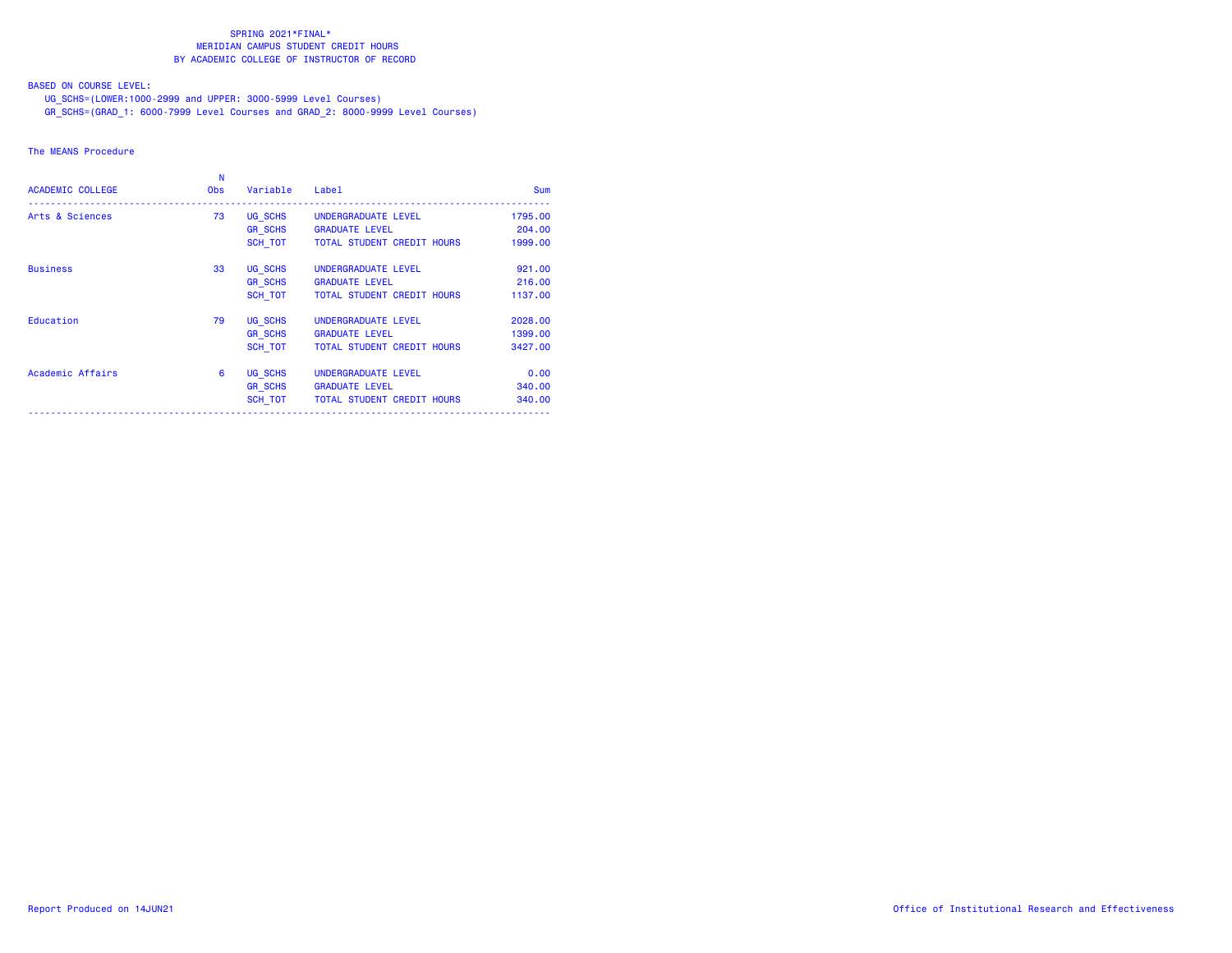# BASED ON COURSE LEVEL:

 UG\_SCHS=(LOWER:1000-2999 and UPPER: 3000-5999 Level Courses \*\*Excludes CVM 5000-5999 Level Courses\*\*) GR\_SCHS=(GRAD\_1: 6000-7999 Level Courses and GRAD\_2: 8000-9999 Level Courses)

|                                            | <b>UNDERGRADUATE</b> | <b>GRADUATE</b> |              |
|--------------------------------------------|----------------------|-----------------|--------------|
| <b>ACADEMIC DEPARTMENT</b>                 | <b>LEVEL</b>         | <b>LEVEL</b>    | <b>TOTAL</b> |
| Anthropology & Middle Eastern Cultures     | 42.00                | 0.00            | 42.00        |
| <b>Biological Sciences</b>                 | 153,00               | 0.00            | 153,00       |
| Classical & Modern Languages & Literatures | 18,00                | 0.00            | 18.00        |
| Communication                              | 90.00                | 0.00            | 90.00        |
| English                                    | 123.00               | 18,00           | 141.00       |
| Geosciences                                | 183,00               | 0.00            | 183,00       |
| History                                    | 120.00               | 66.00           | 186.00       |
| Mathematics & Statistics                   | 138,00               | 0.00            | 138,00       |
| Philosophy & Religion                      | 102.00               | 0.00            | 102,00       |
| Political Science & Public Administration  | 54,00                | 0.00            | 54.00        |
| Psychology                                 | 289.00               | 114,00          | 403,00       |
| Sociology                                  | 483.00               | 6.00            | 489.00       |
|                                            |                      | =============   |              |
|                                            | 1795.00              | 204.00          | 1999.00      |
|                                            | ==============       | ==============  | ==========   |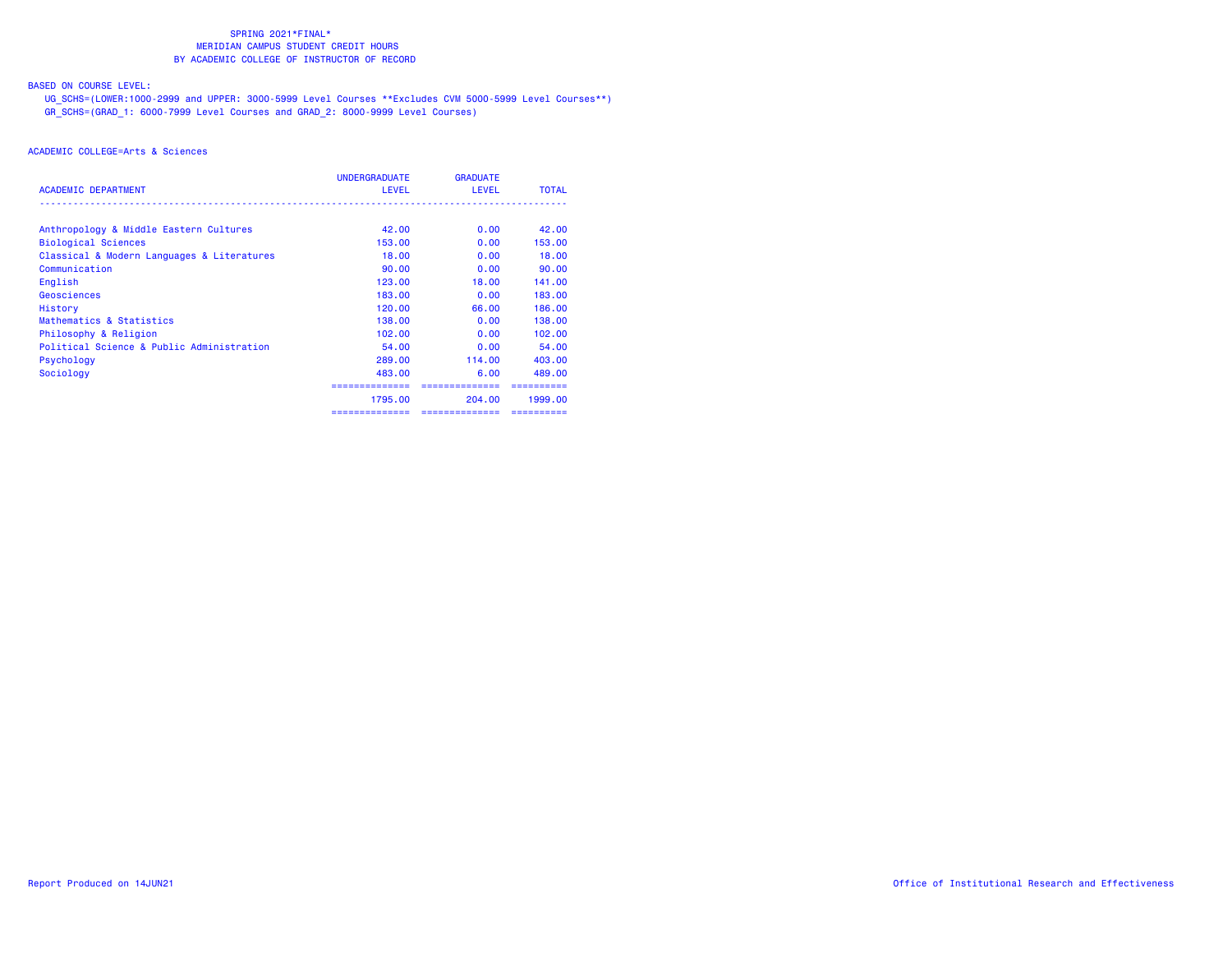BASED ON COURSE LEVEL:

 UG\_SCHS=(LOWER:1000-2999 and UPPER: 3000-5999 Level Courses \*\*Excludes CVM 5000-5999 Level Courses\*\*) GR\_SCHS=(GRAD\_1: 6000-7999 Level Courses and GRAD\_2: 8000-9999 Level Courses)

| <b>ACADEMIC DEPARTMENT</b>                      | <b>UNDERGRADUATE</b><br>LEVEL | <b>GRADUATE</b><br><b>LEVEL</b> | <b>TOTAL</b> |
|-------------------------------------------------|-------------------------------|---------------------------------|--------------|
| Accountancy, School of                          | 81.00                         | 0.00                            | 81.00        |
| Finance & Economics                             | 69.00                         | 75.00                           | 144.00       |
| Management & Information Systems                | 654.00                        | 57.00                           | 711.00       |
| Marketing, Quantitative Analysis & Business Law | 117.00                        | 84.00                           | 201.00       |
|                                                 | ____________<br>921.00        | 216.00                          | 1137.00      |
|                                                 |                               |                                 |              |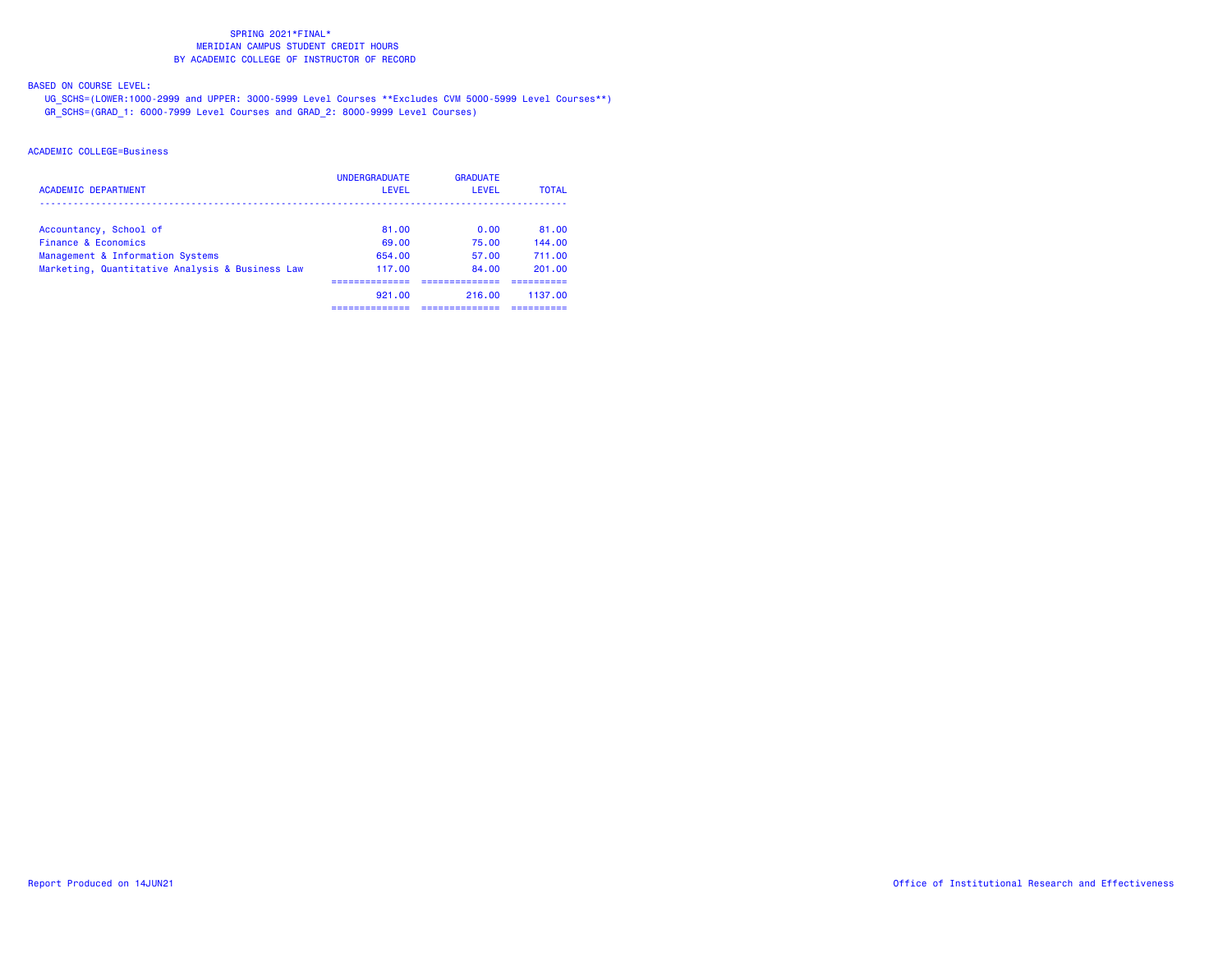BASED ON COURSE LEVEL:

 UG\_SCHS=(LOWER:1000-2999 and UPPER: 3000-5999 Level Courses \*\*Excludes CVM 5000-5999 Level Courses\*\*) GR\_SCHS=(GRAD\_1: 6000-7999 Level Courses and GRAD\_2: 8000-9999 Level Courses)

| <b>ACADEMIC DEPARTMENT</b>                         | <b>UNDERGRADUATE</b><br>LEVEL | <b>GRADUATE</b><br>LEVEL | <b>TOTAL</b> |
|----------------------------------------------------|-------------------------------|--------------------------|--------------|
| Counseling, Educational Psychology, and Foundation | 84.00                         | 401.00                   | 485.00       |
| Curriculum, Instruction & Special Education        | 1419.00                       | 785.00                   | 2204.00      |
| Educational Leadership                             | 302.00                        | 213.00                   | 515.00       |
| Kinesiology                                        | 223.00                        | 0.00                     | 223.00       |
|                                                    |                               |                          |              |
|                                                    | 2028.00                       | 1399.00                  | 3427.00      |
|                                                    |                               |                          |              |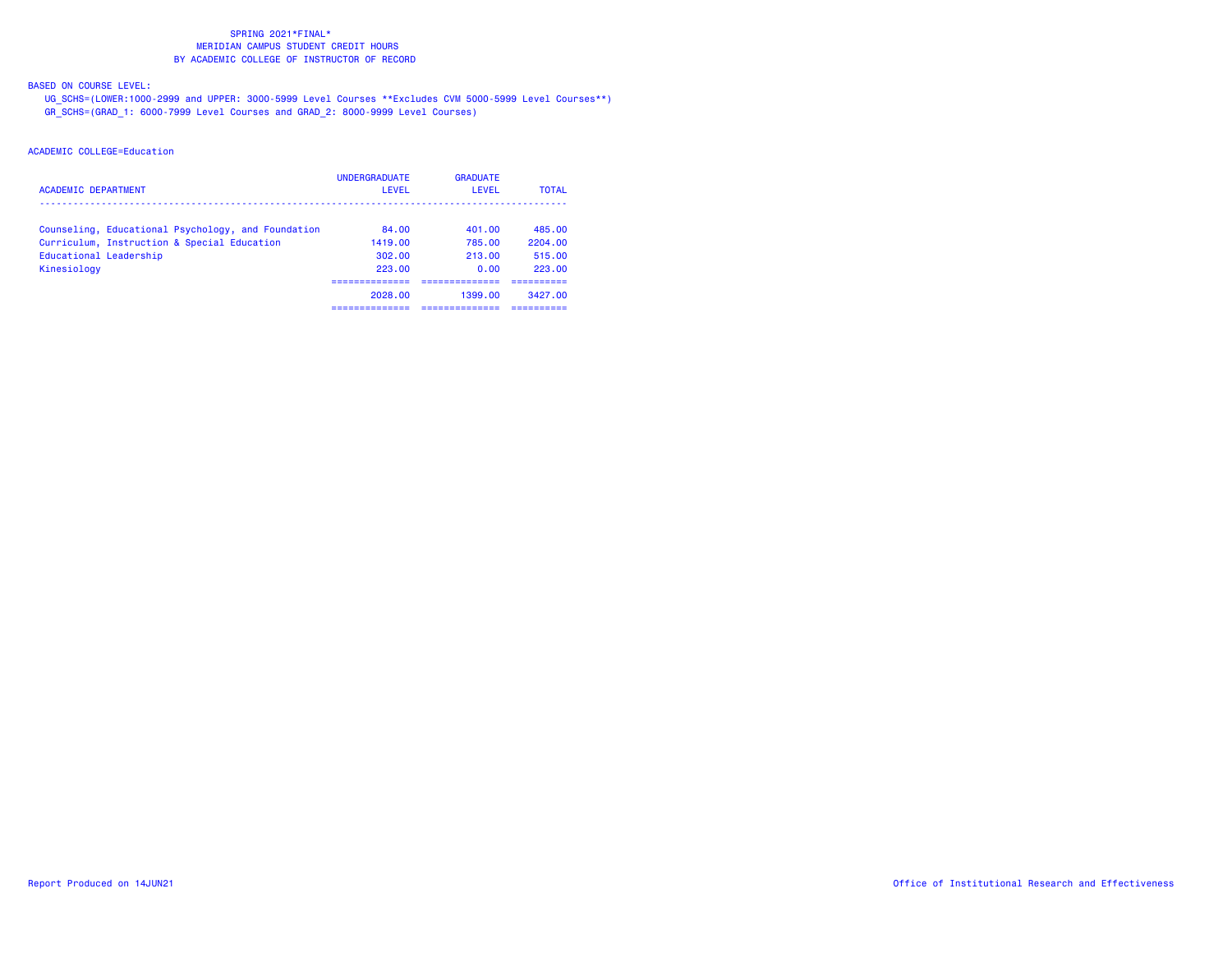BASED ON COURSE LEVEL:

 UG\_SCHS=(LOWER:1000-2999 and UPPER: 3000-5999 Level Courses \*\*Excludes CVM 5000-5999 Level Courses\*\*) GR\_SCHS=(GRAD\_1: 6000-7999 Level Courses and GRAD\_2: 8000-9999 Level Courses)

### ACADEMIC COLLEGE=Academic Affairs

| <b>ACADEMIC DEPARTMENT</b>  | <b>UNDERGRADUATE</b><br>LEVEL | <b>GRADUATE</b><br>LEVEL | <b>TOTAL</b> |
|-----------------------------|-------------------------------|--------------------------|--------------|
| Physician Assistant Program | 0.00                          | 340.00                   | 340.00       |
|                             | 0.00                          | 340.00                   | 340.00       |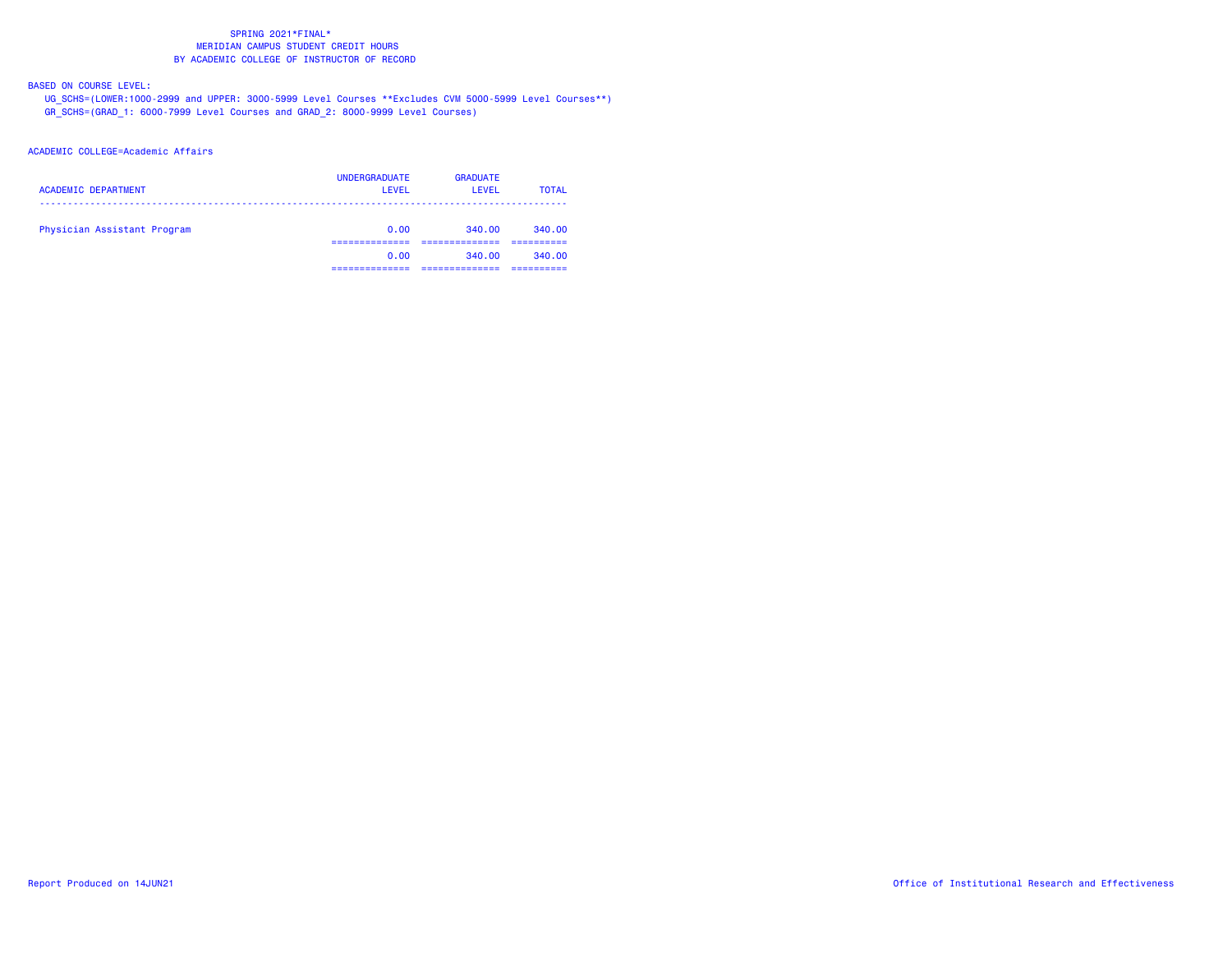| <b>ACADEMIC DEPARTMENT</b>             | Instructor Name | Rank     | Tenure<br>Status | Course<br>Cip# | <b>CRN</b> | Course #      |       | Crs | Sec Type Title     | Inst<br>Per | UG<br><b>SCHS</b>             | GR<br><b>SCHS</b>            | Total<br><b>SCHS</b>              |
|----------------------------------------|-----------------|----------|------------------|----------------|------------|---------------|-------|-----|--------------------|-------------|-------------------------------|------------------------------|-----------------------------------|
| Anthropology & Middle Eastern Cultures | Turner, James   | Lecturer | Non-Ten Track    | 450201         |            | 14047 AN 3113 | 201 C |     | Societies Of World | 1.00        | 42.00<br>42.00                | 0.00<br>0.00                 | 42.00<br><br>42.00                |
| Anthropology & Middle Eastern Cultures |                 |          |                  |                |            |               |       |     |                    |             | --------<br>42.00<br>======== | ========<br>0.00<br>======== | ==========<br>42.00<br>========== |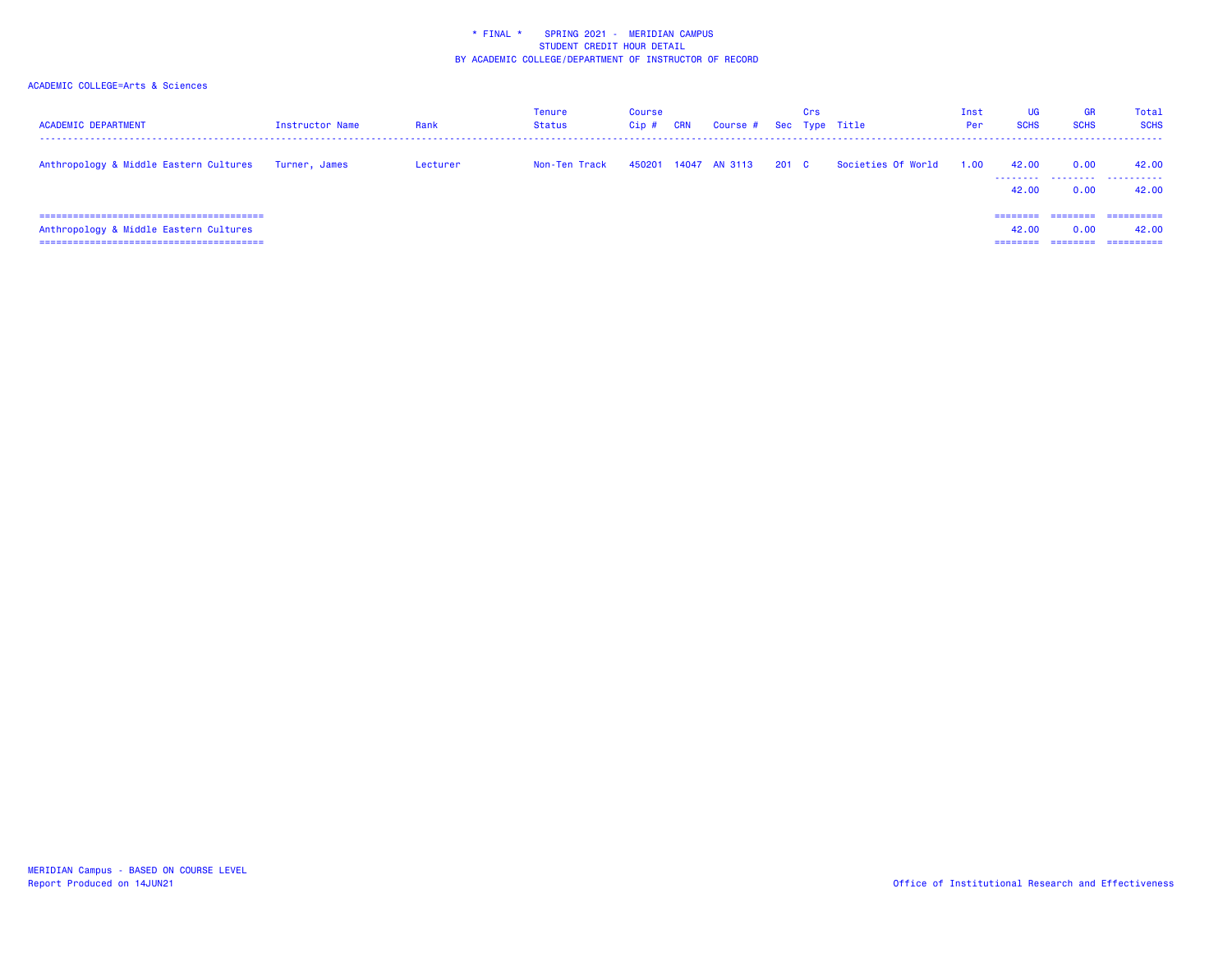| <b>ACADEMIC DEPARTMENT</b> | Instructor Name | Rank       | Tenure<br><b>Status</b> | <b>Course</b><br>Cip #               | <b>CRN</b> | Course #                                                                             |                                                     | Crs | Sec Type Title                                                                                        | Inst<br>Per                  | <b>UG</b><br><b>SCHS</b>                  | <b>GR</b><br><b>SCHS</b>             | Total<br><b>SCHS</b>                                                      |
|----------------------------|-----------------|------------|-------------------------|--------------------------------------|------------|--------------------------------------------------------------------------------------|-----------------------------------------------------|-----|-------------------------------------------------------------------------------------------------------|------------------------------|-------------------------------------------|--------------------------------------|---------------------------------------------------------------------------|
| <b>Biological Sciences</b> | Fogarty, Jarrod | Instructor | Non-Ten Track           | 240102<br>260701<br>260910<br>270501 |            | 14190 IDS 4111<br>14048 BIO 1023<br>15227 BIO 3223<br>14196 MA 2113<br>14252 ST 2113 | 201 C<br>$201$ B<br>201 C<br>202 C<br>$202 \quad C$ |     | Professional Seminar 1.00<br>Plants & Humans<br>Biology of Fishes<br>Intro to Stats<br>Intro to Stats | 1.00<br>1.00<br>1.00<br>1.00 | 12.00<br>81.00<br>18.00<br>21.00<br>21.00 | 0.00<br>0.00<br>0.00<br>0.00<br>0.00 | 12.00<br>81.00<br>18.00<br>21.00<br>21.00                                 |
| <b>Biological Sciences</b> |                 |            |                         |                                      |            |                                                                                      |                                                     |     |                                                                                                       |                              | 153.00<br>========<br>153,00<br>========  | 0.00<br>0.00                         | <br>153,00<br>========= ==========<br>153,00<br>_________________________ |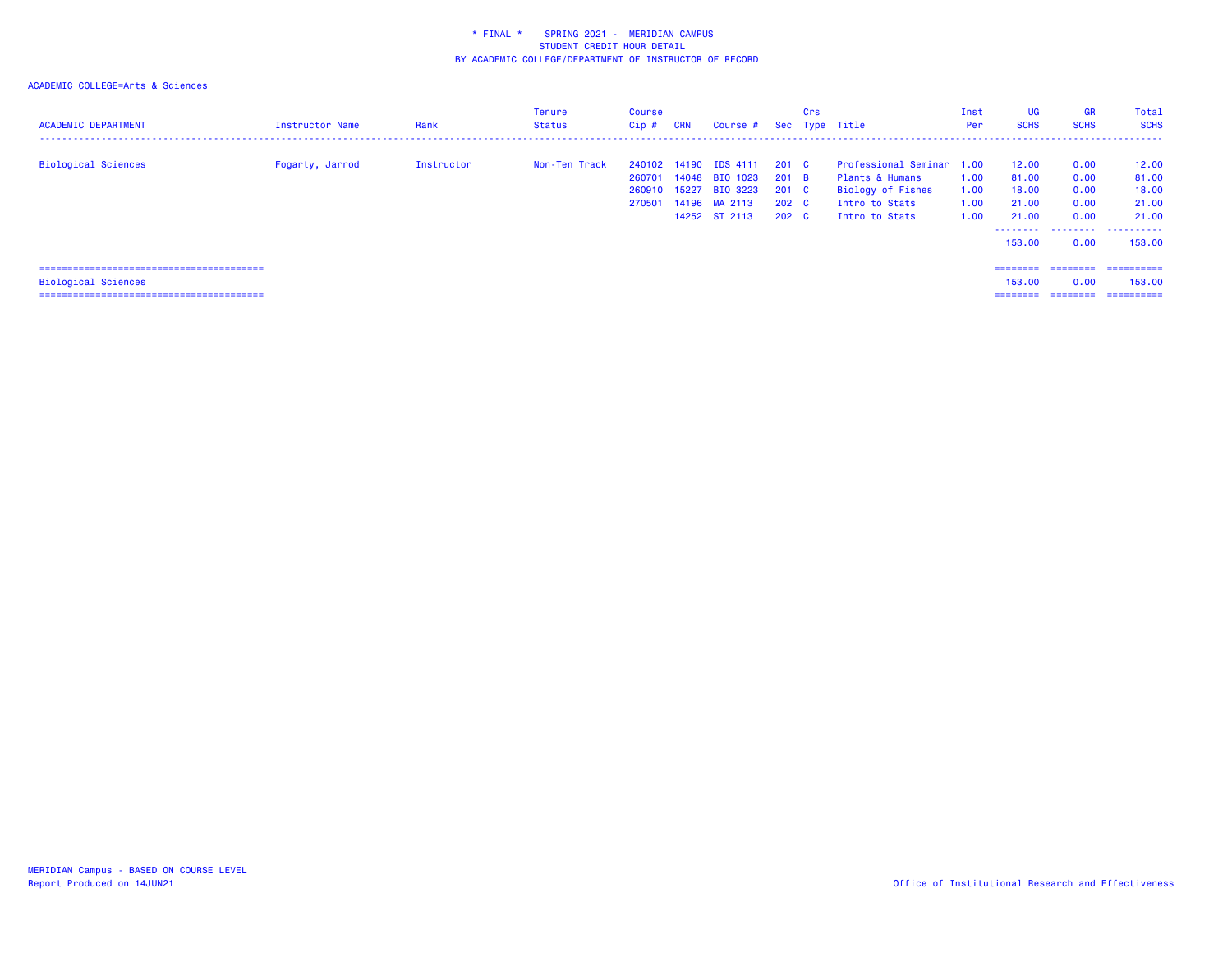| <b>ACADEMIC DEPARTMENT</b>                                                 | <b>Instructor Name</b> | Rank     | Tenure<br><b>Status</b> | Course<br>Cip# | <b>CRN</b> | Course # Sec Type Title     | Crs |                           | Inst<br>Per | UG<br><b>SCHS</b>   | <b>GR</b><br><b>SCHS</b> | Total<br><b>SCHS</b>              |
|----------------------------------------------------------------------------|------------------------|----------|-------------------------|----------------|------------|-----------------------------|-----|---------------------------|-------------|---------------------|--------------------------|-----------------------------------|
| Classical & Modern Languages & Literatur Calderon, Beth                    |                        | Lecturer | Non-Ten Track           |                |            | 160905 14166 FLS 3323 201 C |     | Entrprs Span-Speak W 1.00 |             | 18.00<br>.<br>18.00 | 0.00<br>.<br>0.00        | 18,00<br>.<br>18.00               |
| Classical & Modern Languages & Literatur<br>------------------------------ |                        |          |                         |                |            |                             |     |                           |             | ========<br>18.00   | ========<br>0.00         | ==========<br>18.00<br>========== |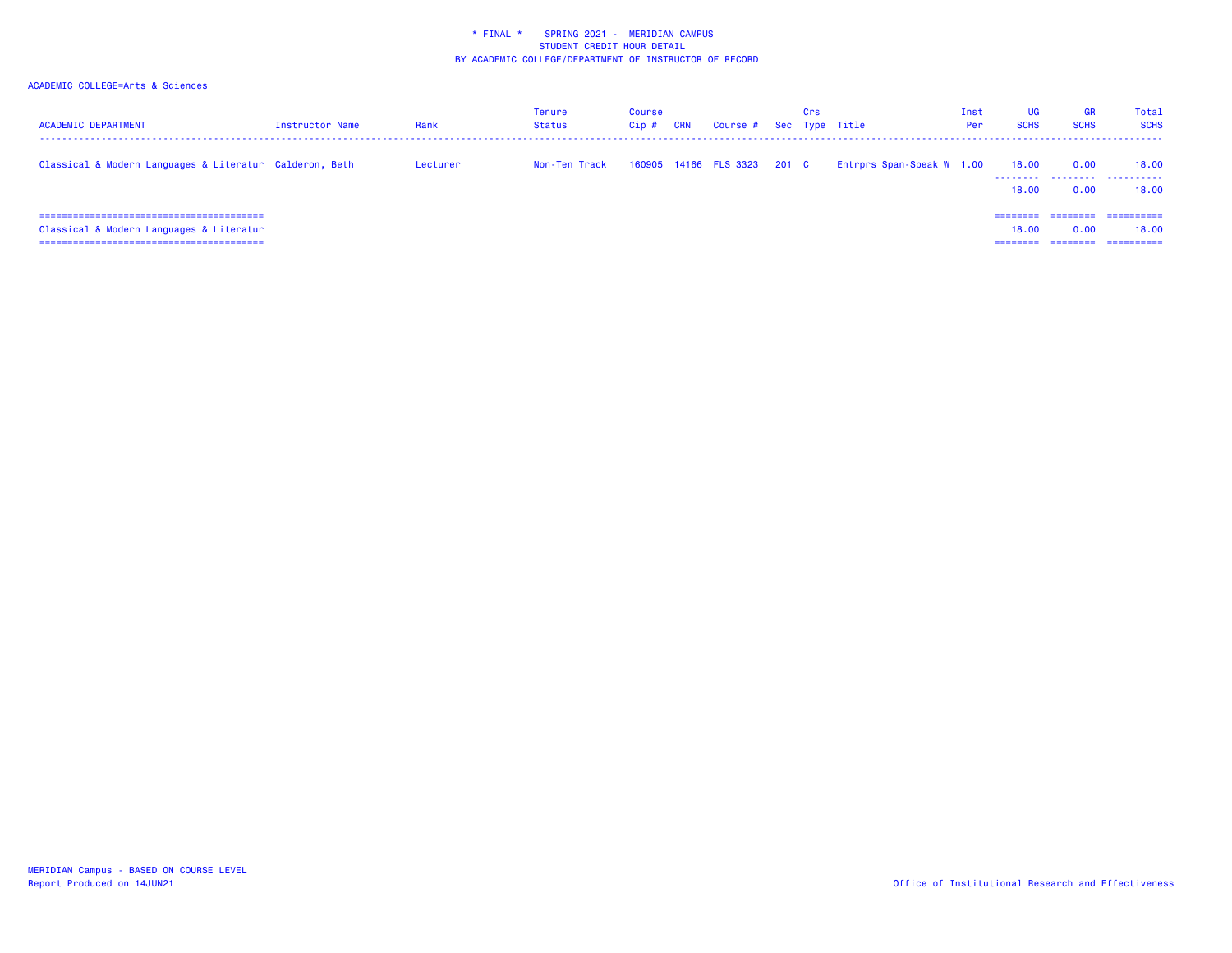| <b>ACADEMIC DEPARTMENT</b> | Instructor Name | Rank      | Tenure<br>Status | Course<br>$Cip$ # | <b>CRN</b> | Course #                 |                                | Crs | Sec Type Title                         | Inst<br>Per  | <b>UG</b><br><b>SCHS</b> | <b>GR</b><br><b>SCHS</b> | Total<br><b>SCHS</b>  |
|----------------------------|-----------------|-----------|------------------|-------------------|------------|--------------------------|--------------------------------|-----|----------------------------------------|--------------|--------------------------|--------------------------|-----------------------|
| Communication              | Forde, John     | Professor | <b>Tenured</b>   |                   |            | 090900 15260 CO 3803     | $201 \quad C$                  |     | Prin Public Relation 1.00              |              | 42.00<br>--------        | 0.00<br>.                | 42.00<br>-------<br>. |
|                            |                 |           |                  |                   |            |                          |                                |     |                                        |              | 42.00                    | 0.00                     | 42.00                 |
|                            | Taylor, Joshua  | Lecturer  | Non-Ten Track    | 090101            | 14062      | CO 3833                  | $201 \quad C$                  |     | Interviewing                           | 1.00         | 21.00                    | 0.00                     | 21.00                 |
|                            |                 |           |                  | 090401<br>090701  | 15259      | CO 3313<br>15244 CO 4373 | $201 \quad C$<br>$201 \quad C$ |     | News Write for Elec<br>Prac In Ty News | 1.00<br>1.00 | 24.00<br>3.00            | 0.00<br>0.00             | 24.00<br>3.00         |
|                            |                 |           |                  |                   |            |                          |                                |     |                                        |              | --------<br>48.00        | .<br>0.00                | .<br>48.00            |
|                            |                 |           |                  |                   |            |                          |                                |     |                                        |              |                          |                          |                       |
| Communication              |                 |           |                  |                   |            |                          |                                |     |                                        |              | ========<br>90.00        | ========<br>0.00         | ==========<br>90.00   |
|                            |                 |           |                  |                   |            |                          |                                |     |                                        |              |                          | ========                 | -----------           |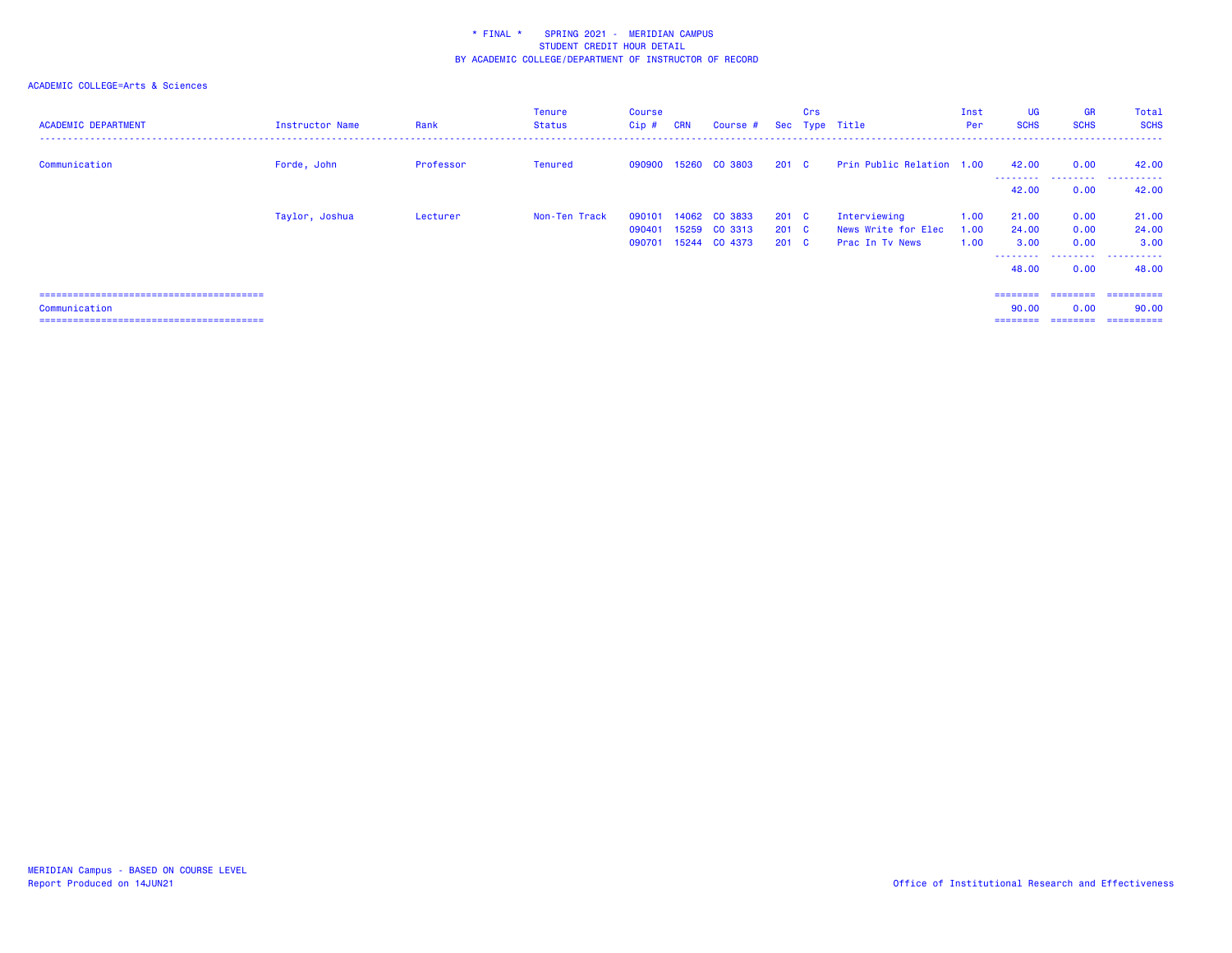| <b>ACADEMIC DEPARTMENT</b>                       | Instructor Name                  | Rank      | <b>Tenure</b><br><b>Status</b> | <b>Course</b><br>$Cip$ # | <b>CRN</b>     | Course #                       |                                      | Crs | Sec Type Title                                         | Inst<br>Per | <b>UG</b><br><b>SCHS</b>       | <b>GR</b><br><b>SCHS</b>       | Total<br><b>SCHS</b>                 |
|--------------------------------------------------|----------------------------------|-----------|--------------------------------|--------------------------|----------------|--------------------------------|--------------------------------------|-----|--------------------------------------------------------|-------------|--------------------------------|--------------------------------|--------------------------------------|
| English                                          | Harmon Threatt, Elizabe Lecturer |           | Non-Ten Track                  |                          |                | 231303 14144 EN 3313           | 202 C                                |     | Writing for the Work 1.00                              |             | 36.00                          | 0.00                           | 36.00                                |
|                                                  |                                  |           |                                |                          |                |                                |                                      |     |                                                        |             | .<br>36.00                     | --------<br>0.00               | ------<br>36.00                      |
|                                                  | Kelley, James                    | Professor | <b>Tenured</b>                 | 050201                   | 15256<br>15257 | AAS 4343<br>EN 4343            | $201 \quad C$<br>$201 \quad C$       |     | African American Lit 1.00<br>African American Lit 1.00 |             | 6.00<br>15.00                  | 0.00<br>0.00                   | 6.00<br>15.00                        |
|                                                  |                                  |           |                                | 231303<br>231402         |                | 14143 EN 3313<br>15258 EN 6343 | $201 \quad C$<br>$201 \quad C$       |     | Writing for the Work 1.00<br>African American Lit 1.00 |             | 24,00<br>0.00                  | 0.00<br>6.00                   | 24.00<br>6.00                        |
|                                                  |                                  |           |                                | 231404                   |                | 14148 EN 4833<br>14153 EN 6833 | 201 <sub>c</sub><br>201 <sub>c</sub> |     | American Short Story 1.00<br>American Short Story 1.00 |             | 18.00<br>0.00                  | 0.00<br>12.00                  | 18.00<br>12.00                       |
|                                                  |                                  |           |                                |                          |                |                                |                                      |     |                                                        |             | --------<br>63.00              | ---------<br>18.00             | . <b>.</b> .<br>$\cdots$<br>81.00    |
|                                                  | Slimp, Stephen                   | Lecturer  | Non-Ten Track                  | 231401                   | 15239          | <b>EN 2203</b>                 | $201 \quad C$                        |     | Intro To Literature                                    | 1.00        | 24.00                          | 0.00                           | 24.00                                |
|                                                  |                                  |           |                                |                          |                |                                |                                      |     |                                                        |             | - - - - - - - - -<br>24.00     | --------<br>0.00               | ----------<br>24.00                  |
| =====================================<br>English |                                  |           |                                |                          |                |                                |                                      |     |                                                        |             | ========<br>123,00<br>======== | ========<br>18,00<br>--------- | -----------<br>141.00<br>----------- |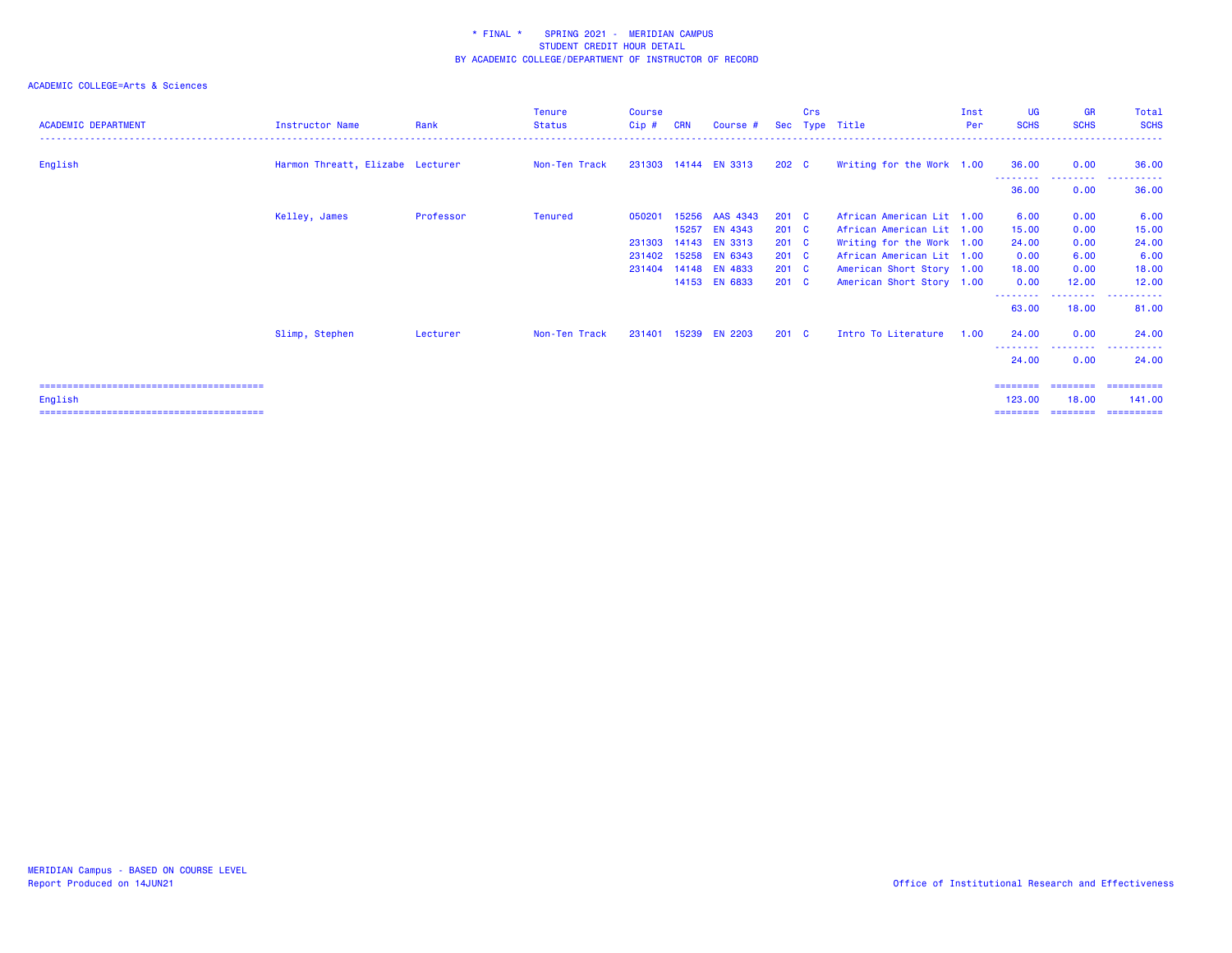| <b>ACADEMIC DEPARTMENT</b> | Instructor Name  | Rank     | <b>Tenure</b><br>Status | Course<br>$Cip$ # | <b>CRN</b> | Course #             |                  | Crs | Sec Type Title      | Inst<br>Per | <b>UG</b><br><b>SCHS</b>          | <b>GR</b><br><b>SCHS</b> | Total<br><b>SCHS</b> |
|----------------------------|------------------|----------|-------------------------|-------------------|------------|----------------------|------------------|-----|---------------------|-------------|-----------------------------------|--------------------------|----------------------|
| Geosciences                | Hutton, Brian    | Lecturer | Non-Ten Track           |                   |            | 450701 14171 GR 1123 | 201 <sub>c</sub> |     | Intro World Geog    | 1.00        | 51.00                             | 0.00                     | 51.00<br>------      |
|                            |                  |          |                         |                   |            |                      |                  |     |                     |             | 51.00                             | 0.00                     | 51.00                |
|                            | Threatt, Patrick | Lecturer | Non-Ten Track           | 450701            |            | 14170 GR 1114        | $201$ B          |     | Physical Geography  | 1.00        | 48.00                             | 0.00                     | 48.00                |
|                            |                  |          |                         |                   |            |                      |                  |     |                     |             | - - - - - - - - <b>-</b><br>48.00 | .<br>0.00                | ----------<br>48.00  |
|                            | Trent, Brittany  | Lecturer | Non-Ten Track           | 400601            | 14168      | GG 1111              | 201 L            |     | Earth Science I Lab | 1.00        | 24.00                             | 0.00                     | 24.00                |
|                            |                  |          |                         |                   |            | 14169 GG 1113        | 201 C            |     | Survey Earth Sci I  | 1.00        | 60.00<br>--------                 | 0.00<br>.                | 60.00<br>.           |
|                            |                  |          |                         |                   |            |                      |                  |     |                     |             | 84.00                             | 0.00                     | 84.00                |
|                            |                  |          |                         |                   |            |                      |                  |     |                     |             | ========= ========                |                          | -----------          |
| Geosciences                |                  |          |                         |                   |            |                      |                  |     |                     |             | 183,00                            | 0.00                     | 183,00               |
|                            |                  |          |                         |                   |            |                      |                  |     |                     |             | ========                          | ========                 | ==========           |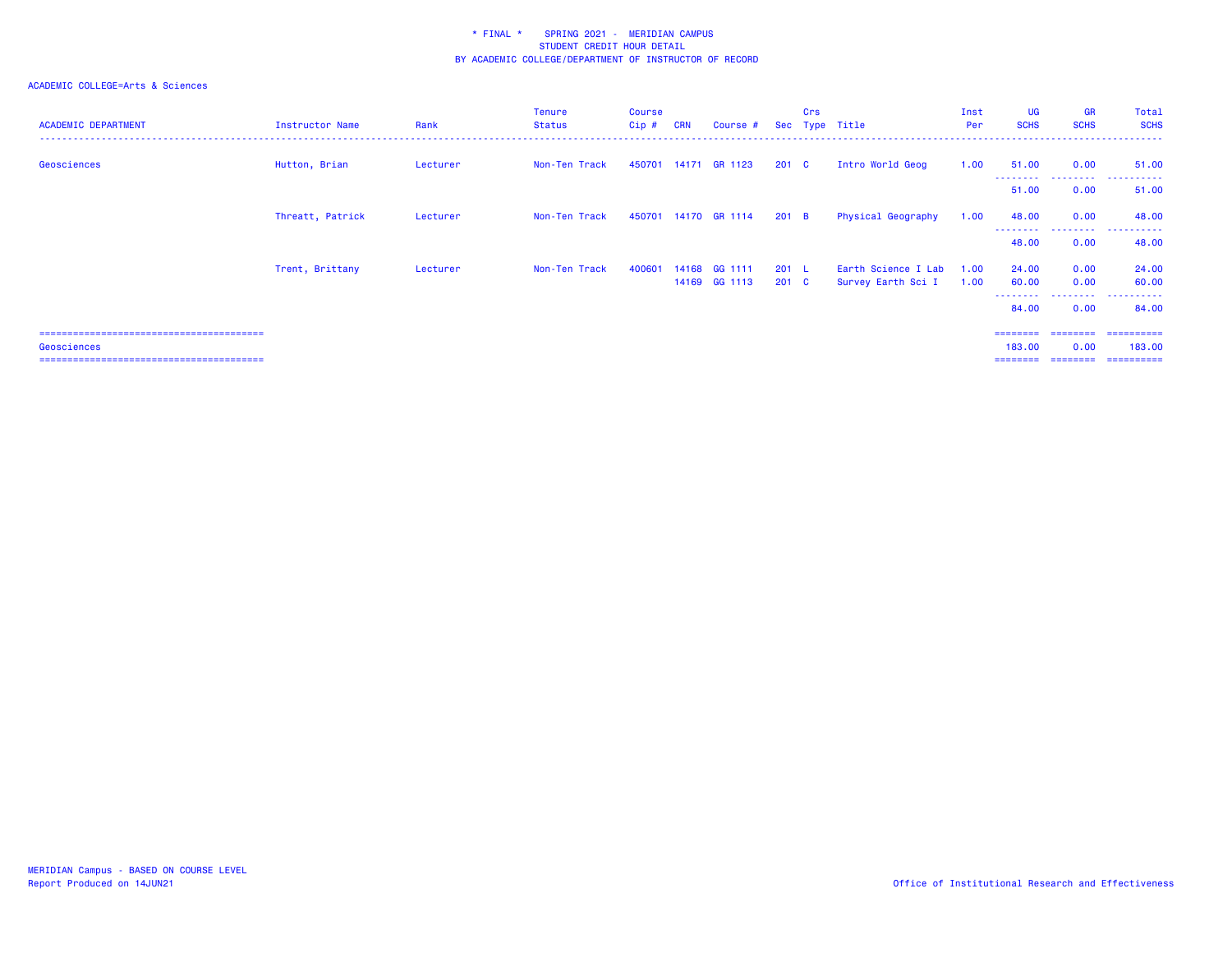|                            |                    |                               | <b>Tenure</b> | <b>Course</b> |            |                      |         | Crs |                            | Inst | <b>UG</b>               | <b>GR</b>               | <b>Total</b>                                                                                                                                                 |
|----------------------------|--------------------|-------------------------------|---------------|---------------|------------|----------------------|---------|-----|----------------------------|------|-------------------------|-------------------------|--------------------------------------------------------------------------------------------------------------------------------------------------------------|
| <b>ACADEMIC DEPARTMENT</b> | Instructor Name    | Rank                          | <b>Status</b> | Cip #         | <b>CRN</b> | Course #             |         |     | Sec Type Title             | Per  | <b>SCHS</b>             | <b>SCHS</b>             | <b>SCHS</b><br>.                                                                                                                                             |
| History                    | Bates, Toby        | Associate Professor Tenured   |               | 540102        | 15230      | HI 8953              | $201$ C |     | U.S. History, 1877-19 1.00 |      | 0.00                    | 6.00                    | 6.00                                                                                                                                                         |
|                            |                    |                               |               |               |            | 15232 HI 4143        | 201 C   |     | Revolutionary Amer         | 1.00 | 24.00                   | 0.00                    | 24.00                                                                                                                                                        |
|                            |                    |                               |               |               | 15235      | HI 6143              | $201$ C |     | Revolutionary Amer         | 1.00 | 0.00                    | 15.00                   | 15.00                                                                                                                                                        |
|                            |                    |                               |               | 540104        |            | 15206 HI 3763        | $201$ C |     | Hitler And Nazi Ger        | 1.00 | 27.00                   | 0.00<br>.               | 27.00<br>.                                                                                                                                                   |
|                            |                    |                               |               |               |            |                      |         |     |                            |      | 51.00                   | 21.00                   | 72.00                                                                                                                                                        |
|                            | Himel, Matthew     | Lecturer                      | Non-Ten Track | 540102        |            | 14179 HI 4193        | $201$ C |     | US Environmental His 0.75  |      | 9.00                    | 0.00                    | 9.00                                                                                                                                                         |
|                            |                    |                               |               |               |            | 14185 HI 6193        | $201$ C |     | US Environmental His 0.75  |      | 0.00<br>.               | 11.25<br>.              | 11.25<br>$\sim$ $\sim$ $\sim$                                                                                                                                |
|                            |                    |                               |               |               |            |                      |         |     |                            |      | 9.00                    | 11.25                   | 20.25                                                                                                                                                        |
|                            | Marshall, Anne     | Associate Professor Tenured   |               | 050207        | 14181      | HI 4273              | 201 C   |     | Women In Am History        | 0.25 | 9.00                    | 0.00                    | 9.00                                                                                                                                                         |
|                            |                    |                               |               | 540101        | 14187      | HI 6273              | $201$ C |     | Women In Am History        | 0.25 | 0.00                    | 3.75                    | 3.75                                                                                                                                                         |
|                            |                    |                               |               |               | 14188      | HI 6303              | $201$ C |     | The Old South              | 0.25 | 0.00                    | 3.75                    | 3.75                                                                                                                                                         |
|                            |                    |                               |               | 540102        | 14179      | HI 4193              | $201$ C |     | US Environmental His 0.25  |      | 3.00                    | 0.00                    | 3.00                                                                                                                                                         |
|                            |                    |                               |               |               | 14182      | HI 4303              | $201$ C |     | The Old South              | 0.25 | 3.75                    | 0.00                    | 3.75                                                                                                                                                         |
|                            |                    |                               |               |               |            | 14185 HI 6193        | $201$ C |     | US Environmental His 0.25  |      | 0.00<br>.               | 3.75<br>.               | 3.75<br>$\frac{1}{2} \left( \frac{1}{2} \right) \left( \frac{1}{2} \right) \left( \frac{1}{2} \right) \left( \frac{1}{2} \right) \left( \frac{1}{2} \right)$ |
|                            |                    |                               |               |               |            |                      |         |     |                            |      | 15.75                   | 11.25                   | 27.00                                                                                                                                                        |
|                            | Murphy, Michael    | Lecturer                      | Non-Ten Track | 050207        | 14181      | HI 4273              | $201$ C |     | Women In Am History        | 0.75 | 27.00                   | 0.00                    | 27.00                                                                                                                                                        |
|                            |                    |                               |               |               |            | 540101 14187 HI 6273 | 201 C   |     | Women In Am History        | 0.75 | 0.00                    | 11.25                   | 11.25                                                                                                                                                        |
|                            |                    |                               |               |               |            | 14188 HI 6303        | $201$ C |     | The Old South              | 0.75 | 0.00                    | 11.25                   | 11.25                                                                                                                                                        |
|                            |                    |                               |               | 540102        |            | 14182 HI 4303        | 201 C   |     | The Old South              | 0.75 | 11.25<br>.              | 0.00<br>.               | 11.25<br>.                                                                                                                                                   |
|                            |                    |                               |               |               |            |                      |         |     |                            |      | 38.25                   | 22.50                   | 60.75                                                                                                                                                        |
|                            | Thompson, Courtney | Assistant Professor Ten Track |               |               |            | 540101 14177 HI 3903 | $201$ C |     | Hist & Hist Meth           | 1.00 | 6.00                    | 0.00                    | 6.00                                                                                                                                                         |
|                            |                    |                               |               |               |            |                      |         |     |                            |      | - - - - - - - -<br>6.00 | 0.00                    | 6.00                                                                                                                                                         |
| History                    |                    |                               |               |               |            |                      |         |     |                            |      | ========<br>120.00      | <b>ESSESSE</b><br>66.00 | ==========<br>186.00                                                                                                                                         |
|                            |                    |                               |               |               |            |                      |         |     |                            |      | ======== ========       |                         | -----------                                                                                                                                                  |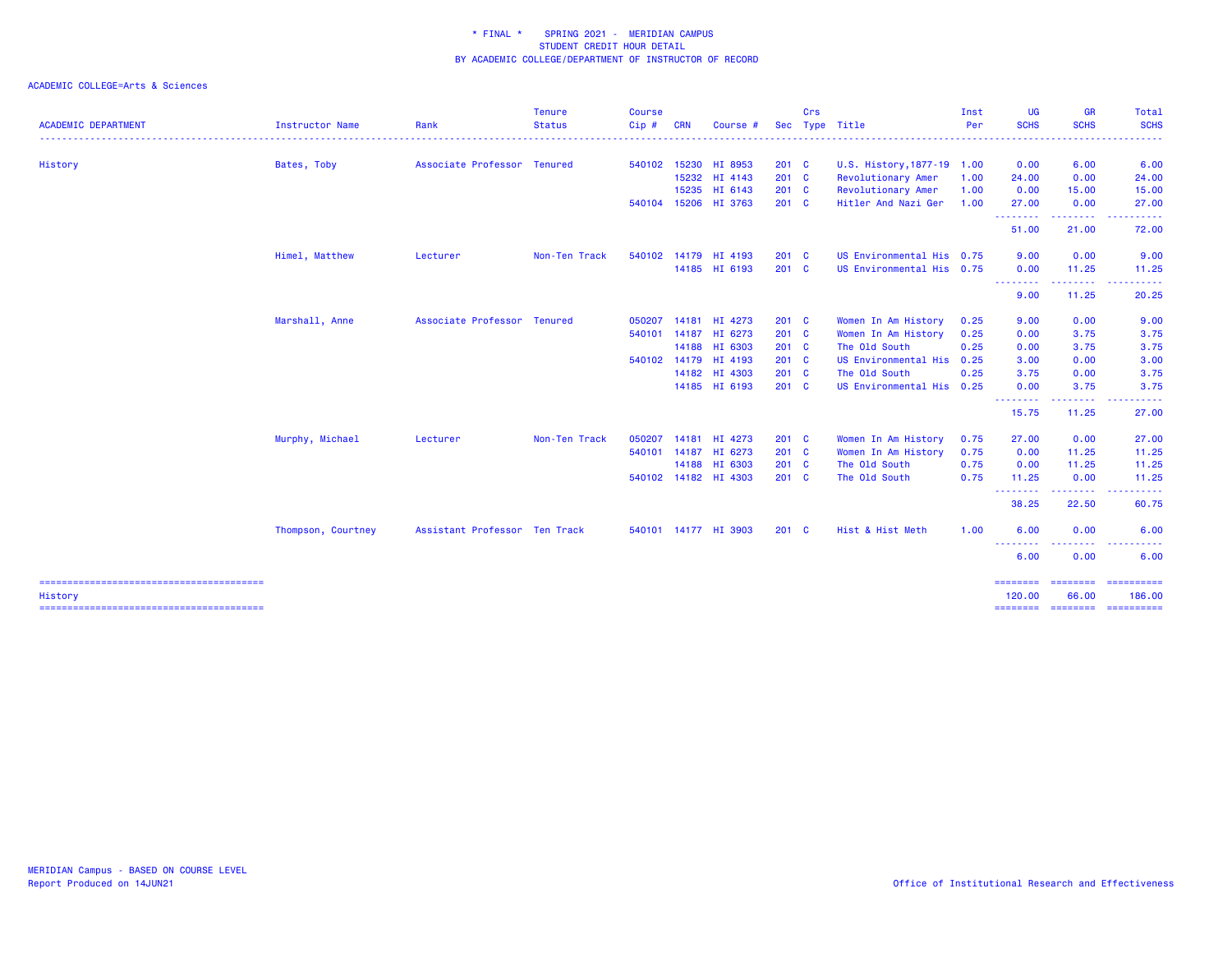| <b>ACADEMIC DEPARTMENT</b> | Instructor Name | Rank                              | Tenure<br><b>Status</b> | Course<br>$Cip$ # | <b>CRN</b> | Course #       |               | Crs | Sec Type Title            | Inst<br>Per | <b>UG</b><br><b>SCHS</b> | <b>GR</b><br><b>SCHS</b> | Total<br><b>SCHS</b> |
|----------------------------|-----------------|-----------------------------------|-------------------------|-------------------|------------|----------------|---------------|-----|---------------------------|-------------|--------------------------|--------------------------|----------------------|
| Mathematics & Statistics   | Ge, Lin         | Clinical Assist Pro Non-Ten Track |                         | 270101            |            | 14193 MA 1413  | $201 \quad C$ |     | Structure Real Numbe 1.00 |             | 30.00                    | 0.00                     | 30.00                |
|                            |                 |                                   |                         |                   |            | 14194 MA 1613  | $201 \quad C$ |     | Cal Bus & Life Sc I       | 1.00        | 27.00                    | 0.00                     | 27.00                |
|                            |                 |                                   |                         | 270501            |            | 14195 MA 2113  | 201 C         |     | Intro to Stats            | 1.00        | 21.00                    | 0.00                     | 21.00                |
|                            |                 |                                   |                         |                   |            | 14251 ST 2113  | 201 C         |     | Intro to Stats            | 1.00        | 21.00                    | 0.00                     | 21.00                |
|                            |                 |                                   |                         | 521302            |            | 14056 BQA 3123 | 201 C         |     | Bus Stat Methods II       | 1.00        | 39.00                    | 0.00                     | 39.00                |
|                            |                 |                                   |                         |                   |            |                |               |     |                           |             | .                        |                          |                      |
|                            |                 |                                   |                         |                   |            |                |               |     |                           |             | 138.00                   | 0.00                     | 138,00               |
|                            |                 |                                   |                         |                   |            |                |               |     |                           |             |                          |                          |                      |
|                            |                 |                                   |                         |                   |            |                |               |     |                           |             | ========                 | ========                 | ==========           |
| Mathematics & Statistics   |                 |                                   |                         |                   |            |                |               |     |                           |             | 138,00                   | 0.00                     | 138,00               |
|                            |                 |                                   |                         |                   |            |                |               |     |                           |             | ========                 | ========                 | ==========           |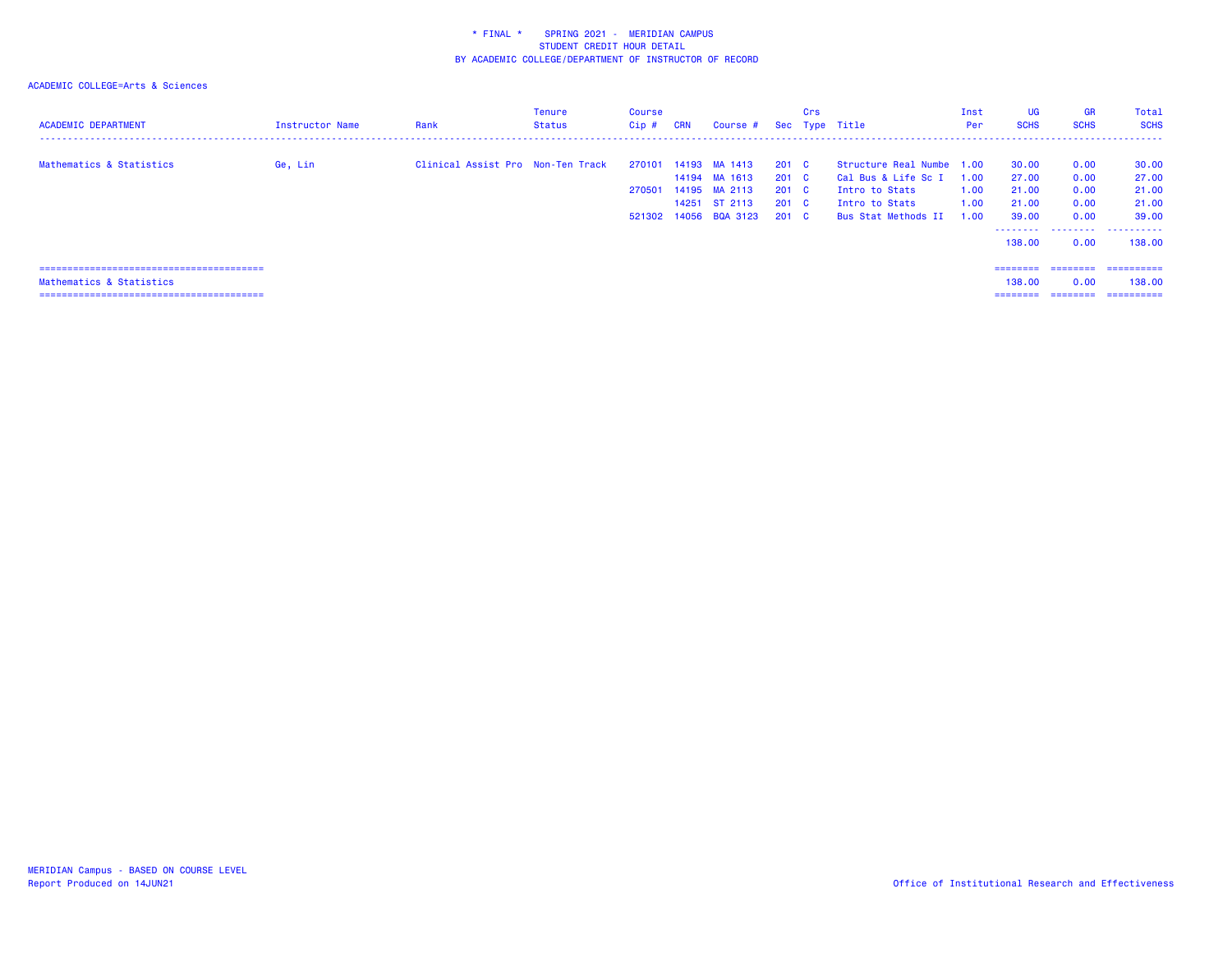| <b>ACADEMIC DEPARTMENT</b>    | Instructor Name  | Rank       | Tenure<br>Status | Course<br>Cip# | <b>CRN</b> | Course #                                |                | Crs | Sec Type Title                         | Inst<br>Per  | <b>UG</b><br><b>SCHS</b> | <b>GR</b><br><b>SCHS</b> | Total<br><b>SCHS</b> |
|-------------------------------|------------------|------------|------------------|----------------|------------|-----------------------------------------|----------------|-----|----------------------------------------|--------------|--------------------------|--------------------------|----------------------|
| Philosophy & Religion         | Johnson, Gregory | Instructor | Non-Ten Track    | 380101         |            | 14225 PHI 1103<br>380103 14226 PHI 3013 | 201 C<br>201 C |     | Intro To Philosophy<br>Business Ethics | 1.00<br>1.00 | 51.00<br>51.00           | 0.00<br>0.00             | 51.00<br>51.00       |
|                               |                  |            |                  |                |            |                                         |                |     |                                        |              | 102,00                   | 0.00                     | <br>102.00           |
| ============================= |                  |            |                  |                |            |                                         |                |     |                                        |              | ---------                | ========                 | ==========           |
| Philosophy & Religion         |                  |            |                  |                |            |                                         |                |     |                                        |              | 102.00                   | 0.00                     | 102,00               |
|                               |                  |            |                  |                |            |                                         |                |     |                                        |              | ---------                | --------                 | ----------           |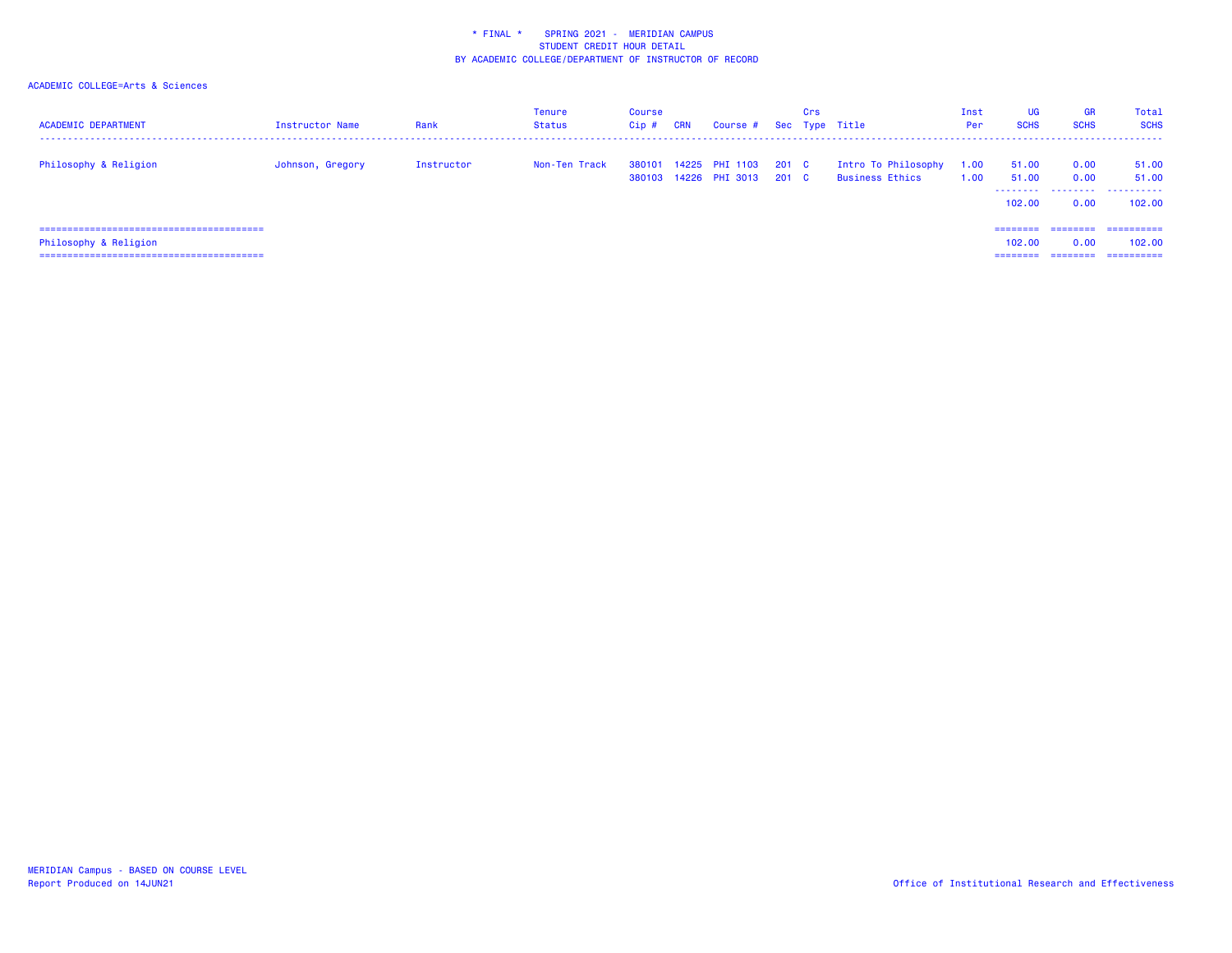| <b>ACADEMIC DEPARTMENT</b>                                                  | <b>Instructor Name</b> | Rank       | Tenure<br>Status | Course<br>Cip# | <b>CRN</b> | Course #      |       | Crs | Sec Type Title            | Inst<br>Per | UG<br><b>SCHS</b>   | <b>GR</b><br><b>SCHS</b> | Total<br><b>SCHS</b>              |
|-----------------------------------------------------------------------------|------------------------|------------|------------------|----------------|------------|---------------|-------|-----|---------------------------|-------------|---------------------|--------------------------|-----------------------------------|
| Political Science & Public Administratio Baker, Leslie                      |                        | Instructor | Non-Ten Track    | 451001         |            | 15268 PS 1313 | 201 C |     | Intro Intnat'l Relat 1.00 |             | 54.00<br>.<br>54.00 | 0.00<br>.<br>0.00        | 54.00<br>.<br>54.00               |
| Political Science & Public Administratio<br>.============================== |                        |            |                  |                |            |               |       |     |                           |             | ========<br>54.00   | ---------<br>0.00        | ==========<br>54.00<br>========== |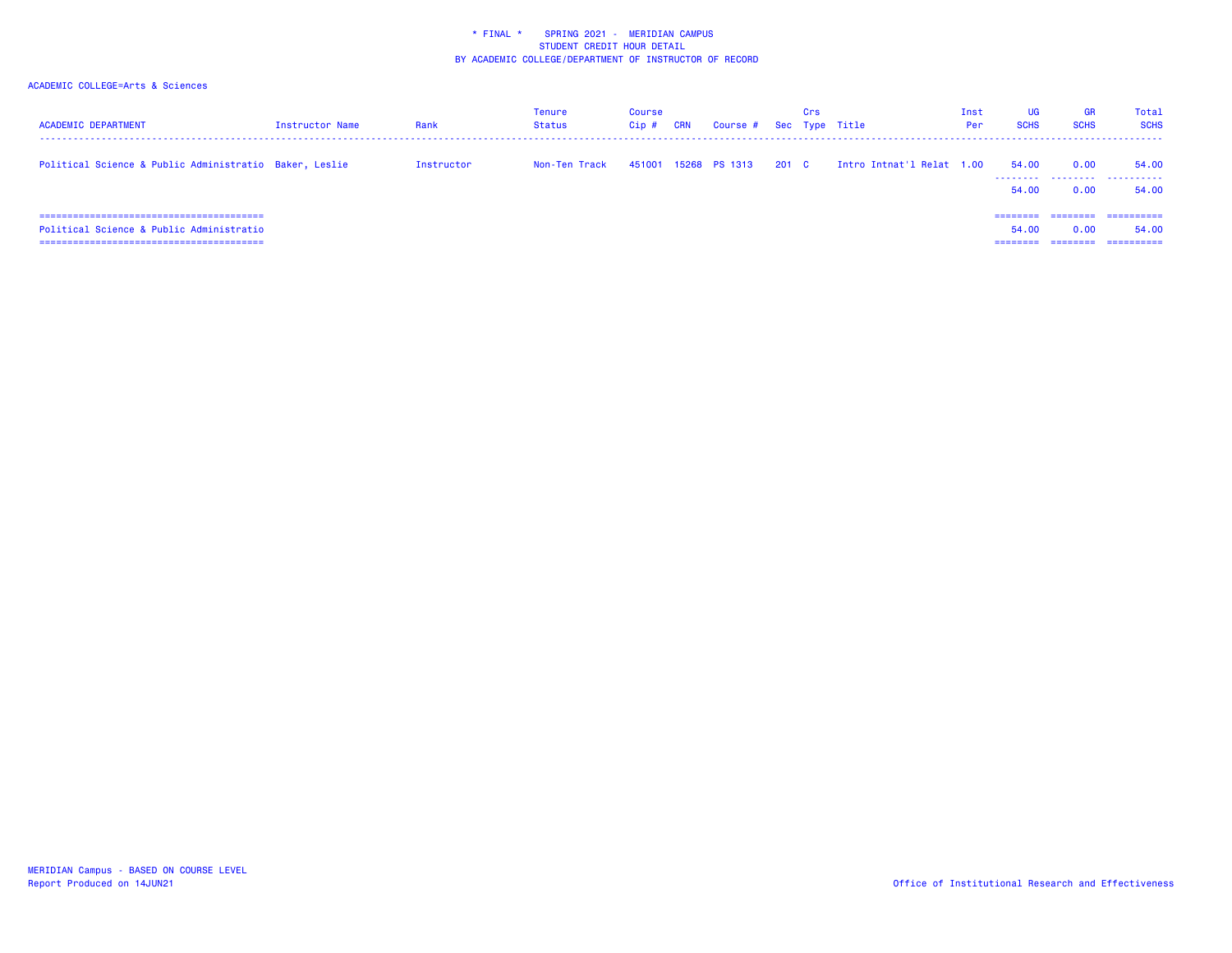| <b>ACADEMIC DEPARTMENT</b> | <b>Instructor Name</b> | Rank                        | <b>Tenure</b><br><b>Status</b> | <b>Course</b><br>Cip#      | <b>CRN</b>     | Course #                                                               | Sec                                                | Crs | Type Title                                                                                           | Inst<br>Per          | <b>UG</b><br><b>SCHS</b>              | <b>GR</b><br><b>SCHS</b>          | Total<br><b>SCHS</b><br>.                                                                                                                    |
|----------------------------|------------------------|-----------------------------|--------------------------------|----------------------------|----------------|------------------------------------------------------------------------|----------------------------------------------------|-----|------------------------------------------------------------------------------------------------------|----------------------|---------------------------------------|-----------------------------------|----------------------------------------------------------------------------------------------------------------------------------------------|
| Psychology                 | Cooper, Stephanie      | Non-Employee                | Not Applicable                 | 422703                     |                | 15205 PSY 3803                                                         | $201 \quad C$                                      |     | Int Dev Psychology                                                                                   | 1.00                 | 24.00                                 | 0.00                              | 24.00                                                                                                                                        |
|                            |                        |                             |                                |                            |                |                                                                        |                                                    |     |                                                                                                      |                      | ---------<br>24.00                    | --------<br>0.00                  | <u>.</u><br>24.00                                                                                                                            |
|                            | Gier, Vicki            | Associate Professor Tenured |                                | 422707<br>422813           | 14233          | 14230 PSY 3203<br><b>PSY 3343</b>                                      | $201 \quad C$<br>$201$ C                           |     | Psy Of Gender Differ 1.00<br>Psych Of Learning                                                       | 1.00                 | 51.00<br>48.00<br>---------           | 0.00<br>0.00                      | 51.00<br>48.00                                                                                                                               |
|                            |                        |                             |                                |                            |                |                                                                        |                                                    |     |                                                                                                      |                      | 99.00                                 | .<br>0.00                         | $\frac{1}{2} \left( \frac{1}{2} \right) \left( \frac{1}{2} \right) \left( \frac{1}{2} \right) \left( \frac{1}{2} \right)$<br>------<br>99.00 |
|                            | Hogan, Russell         | Non-Employee                | Not Applicable                 |                            |                | 420101 16439 PSY 3213                                                  | 202 C                                              |     | Psych Of Ab Behavior 1.00                                                                            |                      | 60.00                                 | 0.00<br>.                         | 60.00                                                                                                                                        |
|                            |                        |                             |                                |                            |                |                                                                        |                                                    |     |                                                                                                      |                      | 60.00                                 | 0.00                              | 60.00                                                                                                                                        |
|                            | Shumate, James         | Lecturer                    | Non-Ten Track                  | 131101<br>422707<br>422801 | 16882<br>15240 | <b>COE 8803</b><br><b>PSY 4353</b><br>15242 PSY 6353<br>14068 COE 8633 | 202 C<br>$201$ C<br>$201 \quad C$<br>$201 \quad C$ |     | Crisis Response Coun 1.00<br>Psychology and the L<br>Psychology and the 1 1.00<br>Psychosocial Rehab | 1.00<br>1.00         | 0.00<br>15.00<br>0.00<br>0.00         | 39.00<br>0.00<br>3.00<br>72.00    | 39.00<br>15.00<br>3.00<br>72.00                                                                                                              |
|                            |                        |                             |                                |                            |                |                                                                        |                                                    |     |                                                                                                      |                      | - - - - - - - - -<br>15.00            | --------<br>114.00                | <u> - - - - - - - - - -</u><br>129.00                                                                                                        |
|                            | Wilson, Rodney         | Associate Professor Tenured |                                | 422704<br>422705<br>422706 | 14234          | 14232 PSY 3314<br><b>PSY 4203</b><br>14237 PSY 4403                    | $201$ B<br>$201$ C<br>$201$ C                      |     | Experimental Psych<br>Theories Of Pers<br>Biological Psycholog                                       | 1.00<br>1.00<br>1.00 | 28.00<br>18.00<br>45.00<br>.<br>91.00 | 0.00<br>0.00<br>0.00<br>.<br>0.00 | 28.00<br>18.00<br>45.00<br>.<br>91.00                                                                                                        |
| Psychology                 |                        |                             |                                |                            |                |                                                                        |                                                    |     |                                                                                                      |                      | ========<br>289,00<br>========        | ========<br>114,00                | ==========<br>403.00<br>--------------------                                                                                                 |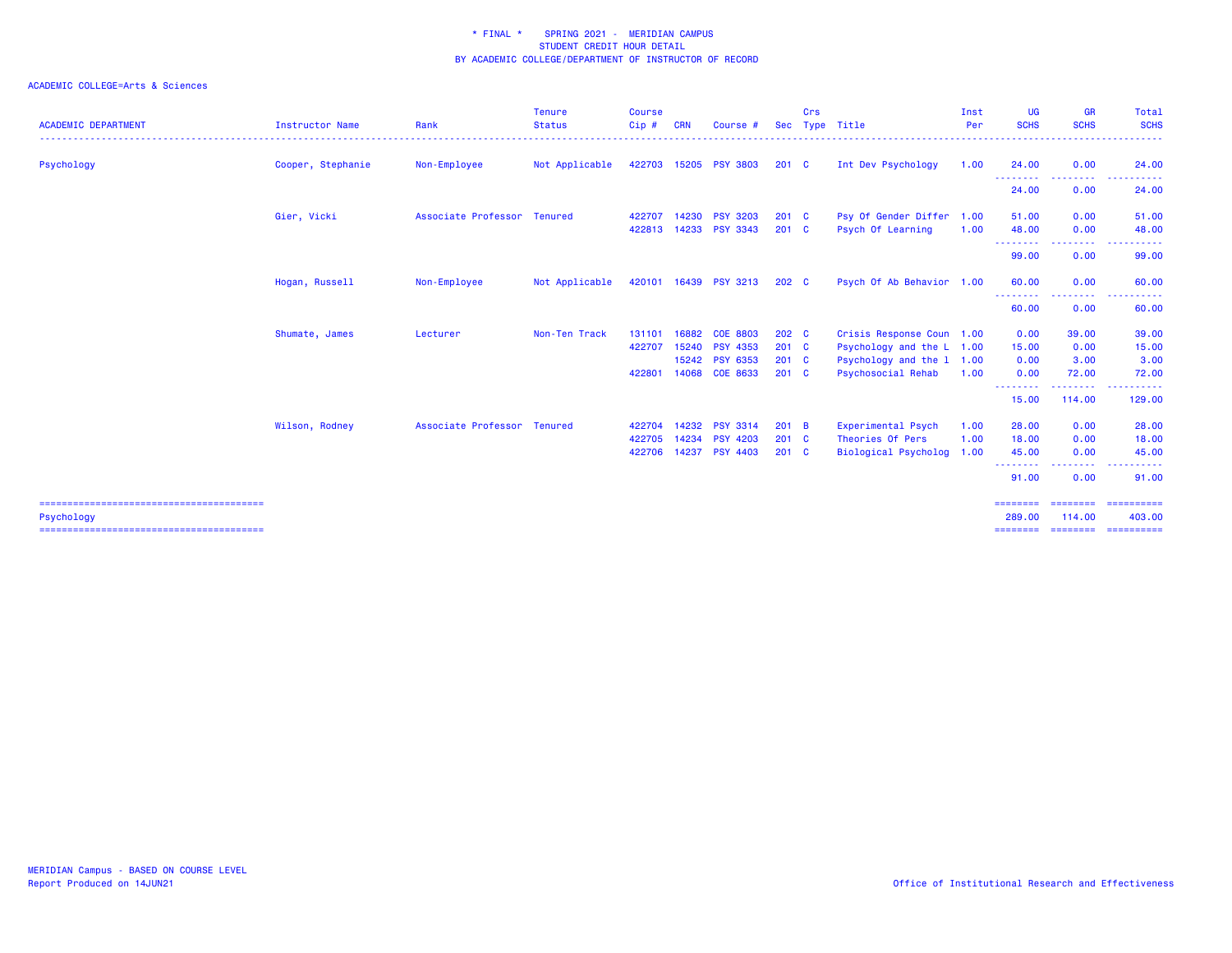|                            |                  |                               | <b>Tenure</b> | <b>Course</b> |            |                 |               | Crs |                           | Inst | <b>UG</b>                   | <b>GR</b>                                                                                                                         | Total                                                                                                                                                                                                                                                                                                                                                                                                                                                                                            |
|----------------------------|------------------|-------------------------------|---------------|---------------|------------|-----------------|---------------|-----|---------------------------|------|-----------------------------|-----------------------------------------------------------------------------------------------------------------------------------|--------------------------------------------------------------------------------------------------------------------------------------------------------------------------------------------------------------------------------------------------------------------------------------------------------------------------------------------------------------------------------------------------------------------------------------------------------------------------------------------------|
| <b>ACADEMIC DEPARTMENT</b> | Instructor Name  | Rank                          | <b>Status</b> | $Cip$ #       | <b>CRN</b> | Course #        | <b>Sec</b>    |     | Type Title                | Per  | <b>SCHS</b>                 | <b>SCHS</b>                                                                                                                       | <b>SCHS</b>                                                                                                                                                                                                                                                                                                                                                                                                                                                                                      |
| Sociology                  | Cook, Amanda     | Assistant Professor Ten Track |               | 450401        | 14081      | <b>CRM 4803</b> | $201 \quad C$ |     | Senior Sem in Crimin 1.00 |      | 15.00                       | 0.00                                                                                                                              | 15.00                                                                                                                                                                                                                                                                                                                                                                                                                                                                                            |
|                            |                  |                               |               |               | 15262      | <b>CRM 3503</b> | 201 C         |     | Violence in the US        | 1.00 | 45.00                       | 0.00                                                                                                                              | 45.00                                                                                                                                                                                                                                                                                                                                                                                                                                                                                            |
|                            |                  |                               |               |               | 15264      | <b>CRM 4523</b> | $201$ C       |     | Law and Society           | 1.00 | 36.00                       | 0.00                                                                                                                              | 36.00                                                                                                                                                                                                                                                                                                                                                                                                                                                                                            |
|                            |                  |                               |               |               | 15265      | SO 4523         | 201 C         |     | Law and Society           | 1.00 | 6.00                        | 0.00                                                                                                                              | 6.00                                                                                                                                                                                                                                                                                                                                                                                                                                                                                             |
|                            |                  |                               |               |               | 15267      | SO 6523         | 201 C         |     | Law and Society           | 1.00 | 0.00                        | 6.00                                                                                                                              | 6.00                                                                                                                                                                                                                                                                                                                                                                                                                                                                                             |
|                            |                  |                               |               | 451101        | 15263      | SO 3503         | 201 C         |     | Violence In The U.S. 1.00 |      | 12.00                       | 0.00                                                                                                                              | 12.00                                                                                                                                                                                                                                                                                                                                                                                                                                                                                            |
|                            |                  |                               |               |               |            |                 |               |     |                           |      | .<br>114.00                 | د د د د<br>6.00                                                                                                                   | .<br>120.00                                                                                                                                                                                                                                                                                                                                                                                                                                                                                      |
|                            | Gatlin, Kenya    | Lecturer                      | Non-Ten Track | 440701        |            | 14253 SW 2323   | $201 \quad C$ |     | Social Welfare Polic 1.00 |      | 36.00                       | 0.00                                                                                                                              | 36.00                                                                                                                                                                                                                                                                                                                                                                                                                                                                                            |
|                            |                  |                               |               |               |            |                 |               |     |                           |      | ---------                   | -----                                                                                                                             | .                                                                                                                                                                                                                                                                                                                                                                                                                                                                                                |
|                            |                  |                               |               |               |            |                 |               |     |                           |      | 36.00                       | 0.00                                                                                                                              | 36.00                                                                                                                                                                                                                                                                                                                                                                                                                                                                                            |
|                            | Germany, Andrea  | Lecturer                      | Non-Ten Track | 440701        |            | 14257 SW 4613   | $201 \quad C$ |     | Child Welf Services       | 1.00 | 36.00<br>.                  | 0.00<br>$\frac{1}{2} \left( \frac{1}{2} \right) \left( \frac{1}{2} \right) \left( \frac{1}{2} \right) \left( \frac{1}{2} \right)$ | 36.00                                                                                                                                                                                                                                                                                                                                                                                                                                                                                            |
|                            |                  |                               |               |               |            |                 |               |     |                           |      | 36.00                       | 0.00                                                                                                                              | 36.00                                                                                                                                                                                                                                                                                                                                                                                                                                                                                            |
|                            | Guasco, Robert   | Lecturer                      | Non-Ten Track | 440701        | 14260      | SW 4926         | 201 E         |     | Sw Fld Prac/Sem II        | 1.00 | 48.00                       | 0.00                                                                                                                              | 48.00                                                                                                                                                                                                                                                                                                                                                                                                                                                                                            |
|                            |                  |                               |               |               |            |                 |               |     |                           |      | .<br>48.00                  | 0.00                                                                                                                              | 48.00                                                                                                                                                                                                                                                                                                                                                                                                                                                                                            |
|                            | Ladner, Tina     | Lecturer                      | Non-Ten Track | 450401        | 15261      | <b>CRM 3103</b> | $201 \quad C$ |     | Contemp Issues in CJ 1.00 |      | 51.00                       | 0.00                                                                                                                              | 51.00                                                                                                                                                                                                                                                                                                                                                                                                                                                                                            |
|                            |                  |                               |               |               |            |                 |               |     |                           |      | <u>.</u><br>51.00           | 0.00                                                                                                                              | 51.00                                                                                                                                                                                                                                                                                                                                                                                                                                                                                            |
|                            | Savage, Angela   | Instructor                    | Non-Ten Track | 440701        | 14256      | SW 3513         | 201 C         |     | Social Work Pract I       | 1.00 | 36.00                       | 0.00                                                                                                                              | 36.00                                                                                                                                                                                                                                                                                                                                                                                                                                                                                            |
|                            |                  |                               |               |               |            | 14259 SW 4916   | 201 E         |     | Sw Fld Prac/Sem I         | 1.00 | 48.00<br>--------           | 0.00<br>.                                                                                                                         | 48.00                                                                                                                                                                                                                                                                                                                                                                                                                                                                                            |
|                            |                  |                               |               |               |            |                 |               |     |                           |      | 84.00                       | 0.00                                                                                                                              | 84.00                                                                                                                                                                                                                                                                                                                                                                                                                                                                                            |
|                            | Swindell, Marian | Associate Professor Tenured   |               | 440701        | 14254      | <b>SW 3023</b>  | $201 \quad C$ |     | Hum Beh Soc Envir II 1.00 |      | 51.00                       | 0.00                                                                                                                              | 51.00                                                                                                                                                                                                                                                                                                                                                                                                                                                                                            |
|                            |                  |                               |               |               |            | 15269 SW 4533   | 201 C         |     | Sub Abuse in SW Svcs 1.00 |      | 63.00<br>---------          | 0.00<br>.                                                                                                                         | 63.00                                                                                                                                                                                                                                                                                                                                                                                                                                                                                            |
|                            |                  |                               |               |               |            |                 |               |     |                           |      | 114.00                      | 0.00                                                                                                                              | 114.00                                                                                                                                                                                                                                                                                                                                                                                                                                                                                           |
| Sociology                  |                  |                               |               |               |            |                 |               |     |                           |      | ======== ========<br>483.00 | 6.00                                                                                                                              | $\begin{array}{cccccccccc} \multicolumn{2}{c}{} & \multicolumn{2}{c}{} & \multicolumn{2}{c}{} & \multicolumn{2}{c}{} & \multicolumn{2}{c}{} & \multicolumn{2}{c}{} & \multicolumn{2}{c}{} & \multicolumn{2}{c}{} & \multicolumn{2}{c}{} & \multicolumn{2}{c}{} & \multicolumn{2}{c}{} & \multicolumn{2}{c}{} & \multicolumn{2}{c}{} & \multicolumn{2}{c}{} & \multicolumn{2}{c}{} & \multicolumn{2}{c}{} & \multicolumn{2}{c}{} & \multicolumn{2}{c}{} & \multicolumn{2}{c}{} & \mult$<br>489.00 |
|                            |                  |                               |               |               |            |                 |               |     |                           |      | ========                    | <b>ESSESSES</b>                                                                                                                   | $\begin{array}{cccccccccc} \multicolumn{2}{c}{} & \multicolumn{2}{c}{} & \multicolumn{2}{c}{} & \multicolumn{2}{c}{} & \multicolumn{2}{c}{} & \multicolumn{2}{c}{} & \multicolumn{2}{c}{} & \multicolumn{2}{c}{} & \multicolumn{2}{c}{} & \multicolumn{2}{c}{} & \multicolumn{2}{c}{} & \multicolumn{2}{c}{} & \multicolumn{2}{c}{} & \multicolumn{2}{c}{} & \multicolumn{2}{c}{} & \multicolumn{2}{c}{} & \multicolumn{2}{c}{} & \multicolumn{2}{c}{} & \multicolumn{2}{c}{} & \mult$           |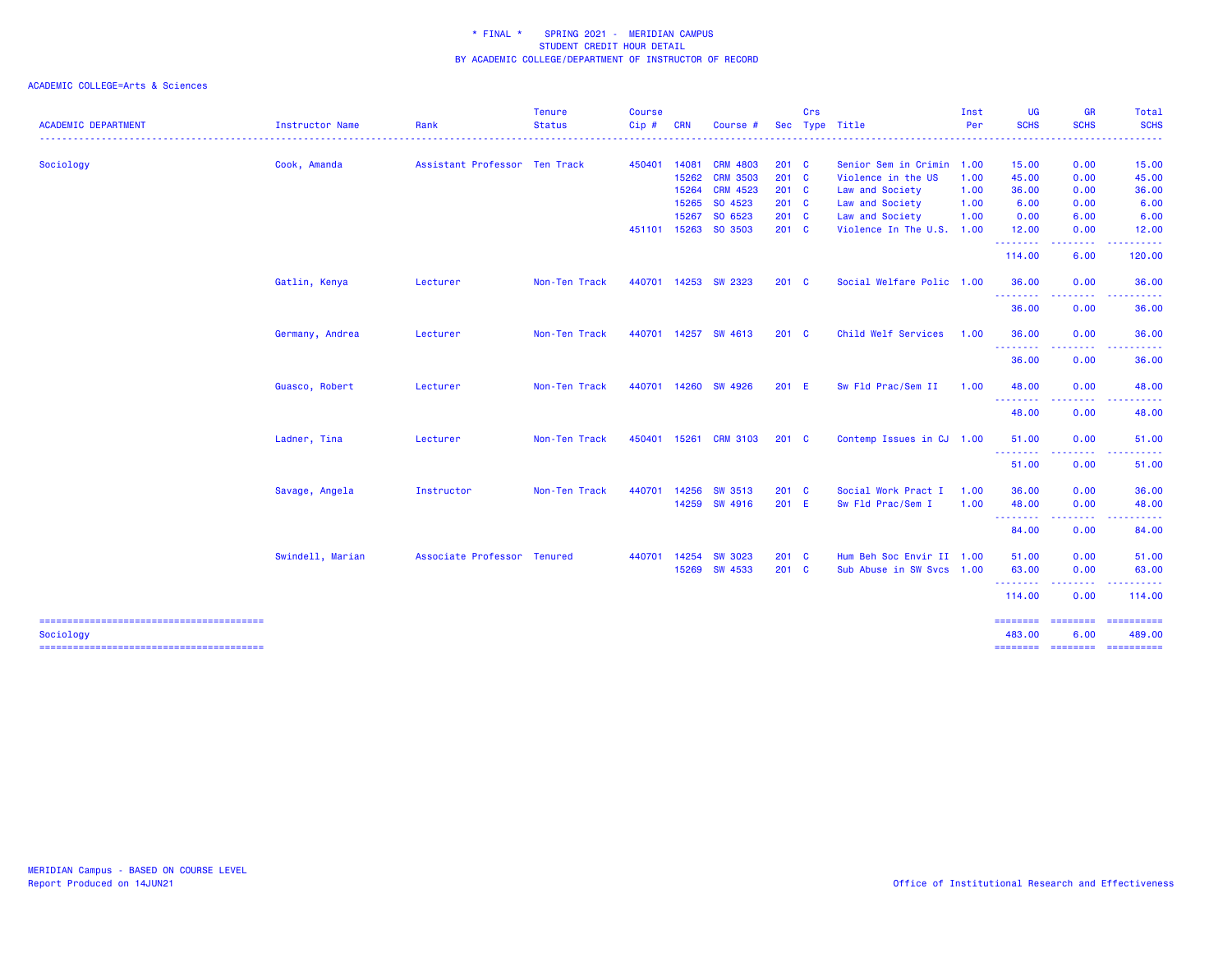| <b>ACADEMIC DEPARTMENT</b> | Instructor Name | Rank                        | <b>Tenure</b><br>Status | <b>Course</b><br>$Cip$ # | <b>CRN</b> | Course #       |               | Crs | Sec Type Title      | Inst<br>Per | <b>UG</b><br><b>SCHS</b> | <b>GR</b><br><b>SCHS</b> | Total<br><b>SCHS</b>              |
|----------------------------|-----------------|-----------------------------|-------------------------|--------------------------|------------|----------------|---------------|-----|---------------------|-------------|--------------------------|--------------------------|-----------------------------------|
| Accountancy, School of     | Ennis, Kevin    | Professor                   | <b>Tenured</b>          | 520301                   |            | 14046 ACC 4033 | $201$ C       |     | Auditing            | 1.00        | 12.00                    | 0.00                     | 12.00                             |
|                            |                 |                             |                         | 521601                   |            | 14045 ACC 4013 | $201 \quad C$ |     | Income Tax I        | 1.00        | 15.00<br>--------        | 0.00<br>.                | 15.00<br>. <u>.</u> .<br>$\cdots$ |
|                            |                 |                             |                         |                          |            |                |               |     |                     |             | 27.00                    | 0.00                     | 27.00                             |
|                            | Faello, Joseph  | Associate Professor Tenured |                         | 520301                   |            | 14040 ACC 3003 | $201$ C       |     | Acct Systems I      | 1.00        | 15.00                    | 0.00                     | 15.00                             |
|                            |                 |                             |                         |                          | 14041      | ACC 3023       | $201 \quad C$ |     | Intermediate Acc I  | 1.00        | 27.00                    | 0.00                     | 27.00                             |
|                            |                 |                             |                         |                          |            | 14042 ACC 3033 | $201$ C       |     | Intermediate Acc II | 1.00        | 12.00<br>---------       | 0.00<br>.                | 12.00<br>.                        |
|                            |                 |                             |                         |                          |            |                |               |     |                     |             | 54.00                    | 0.00                     | 54.00                             |
|                            |                 |                             |                         |                          |            |                |               |     |                     |             |                          | ========                 | -----------                       |
| Accountancy, School of     |                 |                             |                         |                          |            |                |               |     |                     |             | 81.00                    | 0.00                     | 81.00                             |
|                            |                 |                             |                         |                          |            |                |               |     |                     |             | =======                  | ========                 |                                   |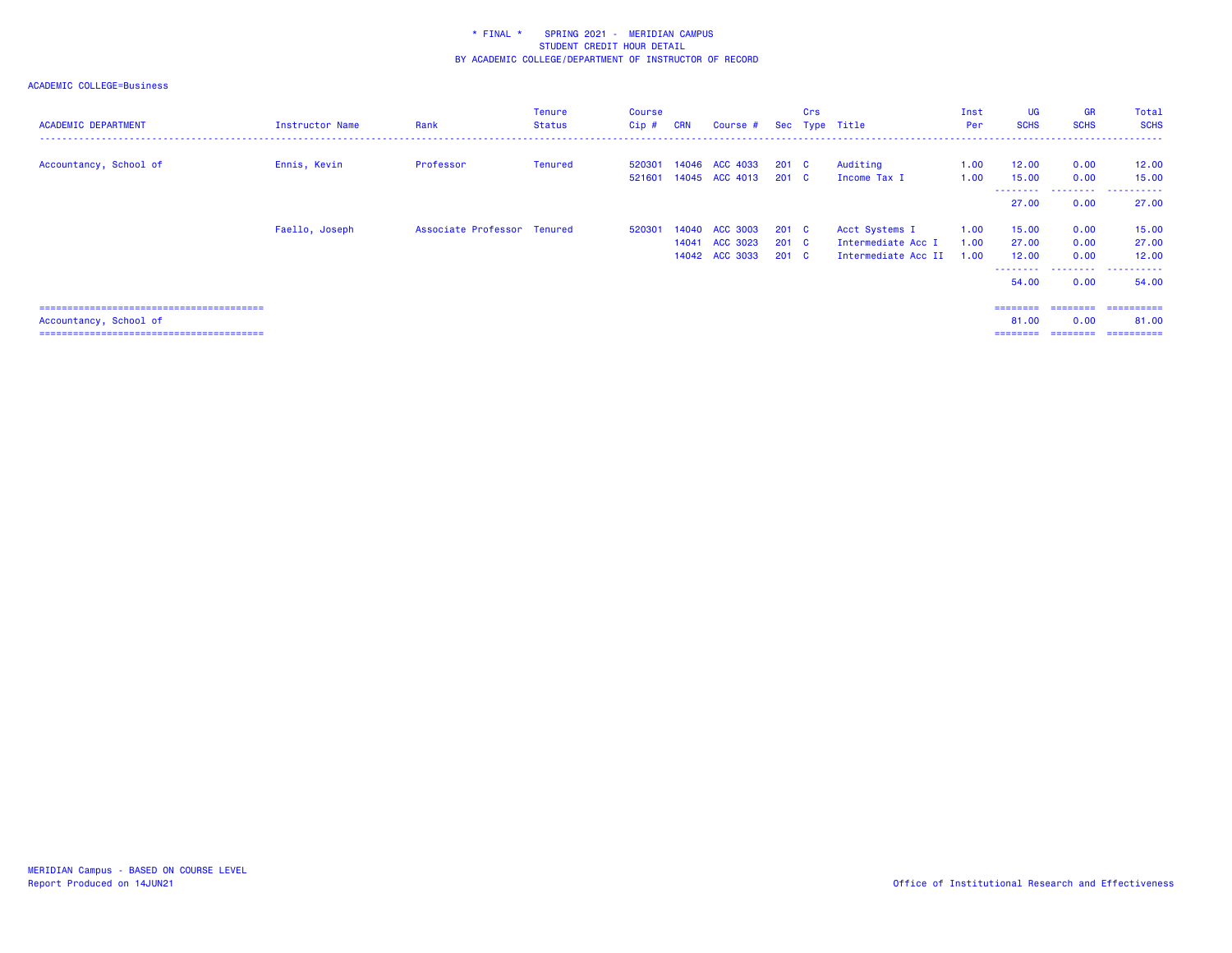| <b>ACADEMIC DEPARTMENT</b>     | <b>Instructor Name</b> | Rank                        | Tenure<br>Status | Course<br>Cip# | <b>CRN</b> | Course # Sec Type Title                            |                         | Crs |                                                                            | Inst<br>Per  | UG<br><b>SCHS</b>      | <b>GR</b><br><b>SCHS</b> | Total<br><b>SCHS</b>    |
|--------------------------------|------------------------|-----------------------------|------------------|----------------|------------|----------------------------------------------------|-------------------------|-----|----------------------------------------------------------------------------|--------------|------------------------|--------------------------|-------------------------|
| <b>Finance &amp; Economics</b> | Spurlin, William       | Associate Professor Tenured |                  | 520801         |            | 14164 FIN 3123<br>14165 FIN 8113<br>15817 FIN 3113 | 201 C<br>201 C<br>201 C |     | Financial Management 1.00<br>Corporate Finance<br><b>Financial Systems</b> | 1.00<br>1.00 | 48.00<br>0.00<br>21.00 | 0.00<br>75.00<br>0.00    | 48.00<br>75.00<br>21,00 |
|                                |                        |                             |                  |                |            |                                                    |                         |     |                                                                            |              | .<br>69.00             | 75.00                    | 144.00                  |
|                                |                        |                             |                  |                |            |                                                    |                         |     |                                                                            |              | ---------              |                          | -----------             |
| <b>Finance &amp; Economics</b> |                        |                             |                  |                |            |                                                    |                         |     |                                                                            |              | 69.00                  | 75.00                    | 144,00                  |
|                                |                        |                             |                  |                |            |                                                    |                         |     |                                                                            |              | ---------              | --------                 | -----------             |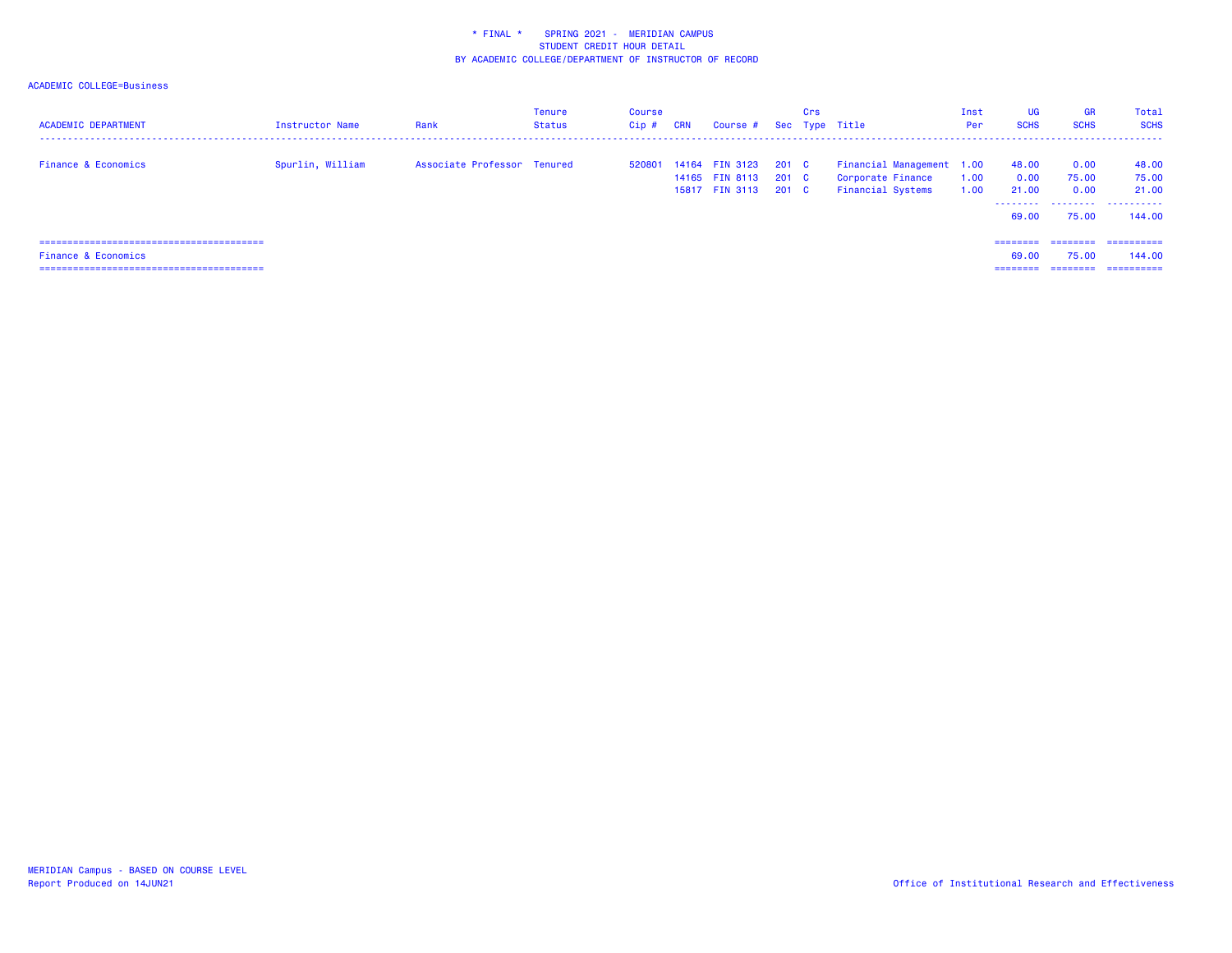| <b>ACADEMIC DEPARTMENT</b>       | <b>Instructor Name</b> | Rank                                                                                                                                                                                                                                                                             | <b>Tenure</b><br><b>Status</b> | <b>Course</b><br>Cip# | <b>CRN</b>     | Course #                           |                  | <b>Crs</b>   | Sec Type Title                                         | Inst<br>Per | UG<br><b>SCHS</b>  | GR<br><b>SCHS</b>              | <b>Total</b><br><b>SCHS</b><br>----                                                                                                                                                                                                                                                                                                                                                                                                                                                       |
|----------------------------------|------------------------|----------------------------------------------------------------------------------------------------------------------------------------------------------------------------------------------------------------------------------------------------------------------------------|--------------------------------|-----------------------|----------------|------------------------------------|------------------|--------------|--------------------------------------------------------|-------------|--------------------|--------------------------------|-------------------------------------------------------------------------------------------------------------------------------------------------------------------------------------------------------------------------------------------------------------------------------------------------------------------------------------------------------------------------------------------------------------------------------------------------------------------------------------------|
| Management & Information Systems | Bogue, Patty           | Instructor                                                                                                                                                                                                                                                                       | Non-Ten Track                  | 520201                |                | 14202 MGT 3823                     | 201 C            |              | Responsible Leadersh 1.00                              |             | 69.00              | 0.00                           | 69.00                                                                                                                                                                                                                                                                                                                                                                                                                                                                                     |
|                                  |                        |                                                                                                                                                                                                                                                                                  |                                |                       |                |                                    |                  |              |                                                        |             | 69.00              | 0.00                           | 69.00                                                                                                                                                                                                                                                                                                                                                                                                                                                                                     |
|                                  | Dearing, Kristi        | Non-Faculty                                                                                                                                                                                                                                                                      | Not Applicable                 | 520201                |                | 14198 MGT 3213                     | $201 \quad C$    |              | Org Communications                                     | 1.00        | 48.00<br><u>.</u>  | 0.00<br>.                      | 48.00<br>.                                                                                                                                                                                                                                                                                                                                                                                                                                                                                |
|                                  |                        |                                                                                                                                                                                                                                                                                  |                                |                       |                |                                    |                  |              |                                                        |             | 48.00              | 0.00                           | 48.00                                                                                                                                                                                                                                                                                                                                                                                                                                                                                     |
|                                  | Goodwin, Amber         | Lecturer                                                                                                                                                                                                                                                                         | Non-Ten Track                  | 521001                |                | 14204 MGT 4533                     | $201 \quad C$    |              | <b>Advanced HRM</b>                                    | 1.00        | 42.00<br>.         | 0.00                           | 42.00                                                                                                                                                                                                                                                                                                                                                                                                                                                                                     |
|                                  |                        |                                                                                                                                                                                                                                                                                  |                                |                       |                |                                    |                  |              |                                                        |             | 42.00              | 0.00                           | 42.00                                                                                                                                                                                                                                                                                                                                                                                                                                                                                     |
|                                  | Jones, Gabrielle       | Non-Faculty                                                                                                                                                                                                                                                                      | Not Applicable                 | 521201                | 14050<br>14051 | <b>BIS 3233</b><br><b>BIS 3713</b> | $201$ C<br>201 C |              | Management Informati 1.00<br>Int Elec Info System 1.00 |             | 87.00<br>33.00     | 0.00<br>0.00                   | 87.00<br>33.00                                                                                                                                                                                                                                                                                                                                                                                                                                                                            |
|                                  |                        |                                                                                                                                                                                                                                                                                  |                                |                       |                |                                    |                  |              |                                                        |             | .                  | .<br>0.00                      | .<br>120.00                                                                                                                                                                                                                                                                                                                                                                                                                                                                               |
|                                  |                        |                                                                                                                                                                                                                                                                                  |                                |                       |                |                                    |                  |              |                                                        |             |                    |                                |                                                                                                                                                                                                                                                                                                                                                                                                                                                                                           |
|                                  | Macbean, Meagan        |                                                                                                                                                                                                                                                                                  |                                | 229999                |                | BL 6273                            |                  |              | Int Bus Law                                            | 1.00        | 0.00               | 0.00<br>12.00                  | 39.00<br>12.00                                                                                                                                                                                                                                                                                                                                                                                                                                                                            |
|                                  |                        |                                                                                                                                                                                                                                                                                  |                                |                       |                |                                    |                  |              |                                                        |             | <u>.</u><br>39.00  | .<br>12.00                     | 51.00                                                                                                                                                                                                                                                                                                                                                                                                                                                                                     |
|                                  | McNeil, Stacey         |                                                                                                                                                                                                                                                                                  |                                | 520101                |                | <b>BUS 4853</b>                    |                  |              | <b>Business Policy</b>                                 | 1.00        | 72.00              | 0.00                           | 72.00                                                                                                                                                                                                                                                                                                                                                                                                                                                                                     |
|                                  |                        | 120.00<br>Non-Ten Track<br>220209<br>15816<br>BL 4273<br>201 C<br>Int Bus Law<br>1.00<br>39.00<br>Lecturer<br>201 C<br>15821<br>Clinical Assist Pro Non-Ten Track<br>14059<br>201 C<br>520201<br>14210<br><b>MGT 8123</b><br>201 C<br>Strategic Bus Consul 1.00<br>0.00<br>72.00 | 27.00<br>.                     | 27.00                 |                |                                    |                  |              |                                                        |             |                    |                                |                                                                                                                                                                                                                                                                                                                                                                                                                                                                                           |
|                                  |                        |                                                                                                                                                                                                                                                                                  |                                |                       |                |                                    |                  |              |                                                        |             |                    | 27.00                          | 99.00                                                                                                                                                                                                                                                                                                                                                                                                                                                                                     |
|                                  | Pervez, Adam           | Assistant Professor Ten Track                                                                                                                                                                                                                                                    |                                | 520201                | 14197          | <b>MGT 3113</b>                    | $201$ C          |              | Principles of Manag                                    | 1.00        | 54.00              | 0.00                           | 54.00                                                                                                                                                                                                                                                                                                                                                                                                                                                                                     |
|                                  |                        |                                                                                                                                                                                                                                                                                  |                                |                       |                |                                    |                  |              |                                                        |             | .<br>54.00         | .<br>0.00                      | 54.00                                                                                                                                                                                                                                                                                                                                                                                                                                                                                     |
|                                  | Shin, Seungjae         | Professor                                                                                                                                                                                                                                                                        | <b>Tenured</b>                 | 520301                | 14043          | <b>ACC 3053</b>                    | 201 C            |              | Acct Systems II                                        | 1.00        | 24.00              | 0.00                           | 24.00                                                                                                                                                                                                                                                                                                                                                                                                                                                                                     |
|                                  |                        |                                                                                                                                                                                                                                                                                  |                                | 521401                | 15823          | <b>MKT 6313</b>                    | 201 C            |              | Physical Distributio                                   | 1.00        | 0.00               | 6.00                           | 6.00                                                                                                                                                                                                                                                                                                                                                                                                                                                                                      |
|                                  |                        |                                                                                                                                                                                                                                                                                  |                                | 521403                | 14214          | <b>MKT 3323</b>                    | 201 C            |              | International Logist 1.00                              |             | 54.00              | 0.00                           | 54.00                                                                                                                                                                                                                                                                                                                                                                                                                                                                                     |
|                                  |                        |                                                                                                                                                                                                                                                                                  |                                | 521801                |                | 15818 MKT 4313                     | 201 C            |              | Physical Distrib Mgt 1.00                              |             | 30.00<br>.         | 0.00<br>$\omega$ is a $\omega$ | 30.00<br>.                                                                                                                                                                                                                                                                                                                                                                                                                                                                                |
|                                  |                        |                                                                                                                                                                                                                                                                                  |                                |                       |                |                                    |                  |              |                                                        |             | 108.00             | 6.00                           | 114.00                                                                                                                                                                                                                                                                                                                                                                                                                                                                                    |
|                                  | Young, Carlton         | Professor                                                                                                                                                                                                                                                                        | <b>Tenured</b>                 | 220205                | 14053          | <b>BL 3223</b>                     | 201 C            |              | Law Of Comm Trans                                      | 1.00        | 18.00              | 0.00                           | 18.00                                                                                                                                                                                                                                                                                                                                                                                                                                                                                     |
|                                  |                        |                                                                                                                                                                                                                                                                                  |                                | 510701                | 14172          | <b>HCA 4243</b>                    | 201              | $\mathbf{C}$ | <b>Managed Care</b>                                    | 1.00        | 45.00              | 0.00                           | 45.00                                                                                                                                                                                                                                                                                                                                                                                                                                                                                     |
|                                  |                        |                                                                                                                                                                                                                                                                                  |                                |                       | 14174          | <b>HCA 4803</b>                    | 201 C            |              | <b>Heathcare Policy</b>                                | 1.00        | 39.00              | 0.00                           | 39.00                                                                                                                                                                                                                                                                                                                                                                                                                                                                                     |
|                                  |                        |                                                                                                                                                                                                                                                                                  |                                |                       | 15820          | <b>HCA 6243</b>                    | 201              | $\mathbf c$  | <b>Managed Care</b>                                    | 1.00        | 0.00               | 9.00                           | 9.00                                                                                                                                                                                                                                                                                                                                                                                                                                                                                      |
|                                  |                        |                                                                                                                                                                                                                                                                                  |                                |                       | 15822          | <b>HCA 6803</b>                    | 201 C            |              | Healthcare Policy                                      | 1.00        | 0.00<br>.          | 3.00                           | 3.00                                                                                                                                                                                                                                                                                                                                                                                                                                                                                      |
|                                  |                        |                                                                                                                                                                                                                                                                                  |                                |                       |                |                                    |                  |              |                                                        |             | 102.00             | 12.00                          | 114.00                                                                                                                                                                                                                                                                                                                                                                                                                                                                                    |
| Management & Information Systems |                        |                                                                                                                                                                                                                                                                                  |                                |                       |                |                                    |                  |              |                                                        |             | ========<br>654.00 | <b>EDESSERS</b><br>57.00       | ==========<br>711.00                                                                                                                                                                                                                                                                                                                                                                                                                                                                      |
|                                  |                        |                                                                                                                                                                                                                                                                                  |                                |                       |                |                                    |                  |              |                                                        |             | ========           | <b>ESSESSE</b>                 | $\begin{minipage}{0.03\linewidth} \begin{tabular}{l} \multicolumn{2}{l}{} & \multicolumn{2}{l}{} & \multicolumn{2}{l}{} \\ \multicolumn{2}{l}{} & \multicolumn{2}{l}{} & \multicolumn{2}{l}{} \\ \multicolumn{2}{l}{} & \multicolumn{2}{l}{} & \multicolumn{2}{l}{} \\ \multicolumn{2}{l}{} & \multicolumn{2}{l}{} & \multicolumn{2}{l}{} \\ \multicolumn{2}{l}{} & \multicolumn{2}{l}{} & \multicolumn{2}{l}{} \\ \multicolumn{2}{l}{} & \multicolumn{2}{l}{} & \multicolumn{2}{l}{} \\$ |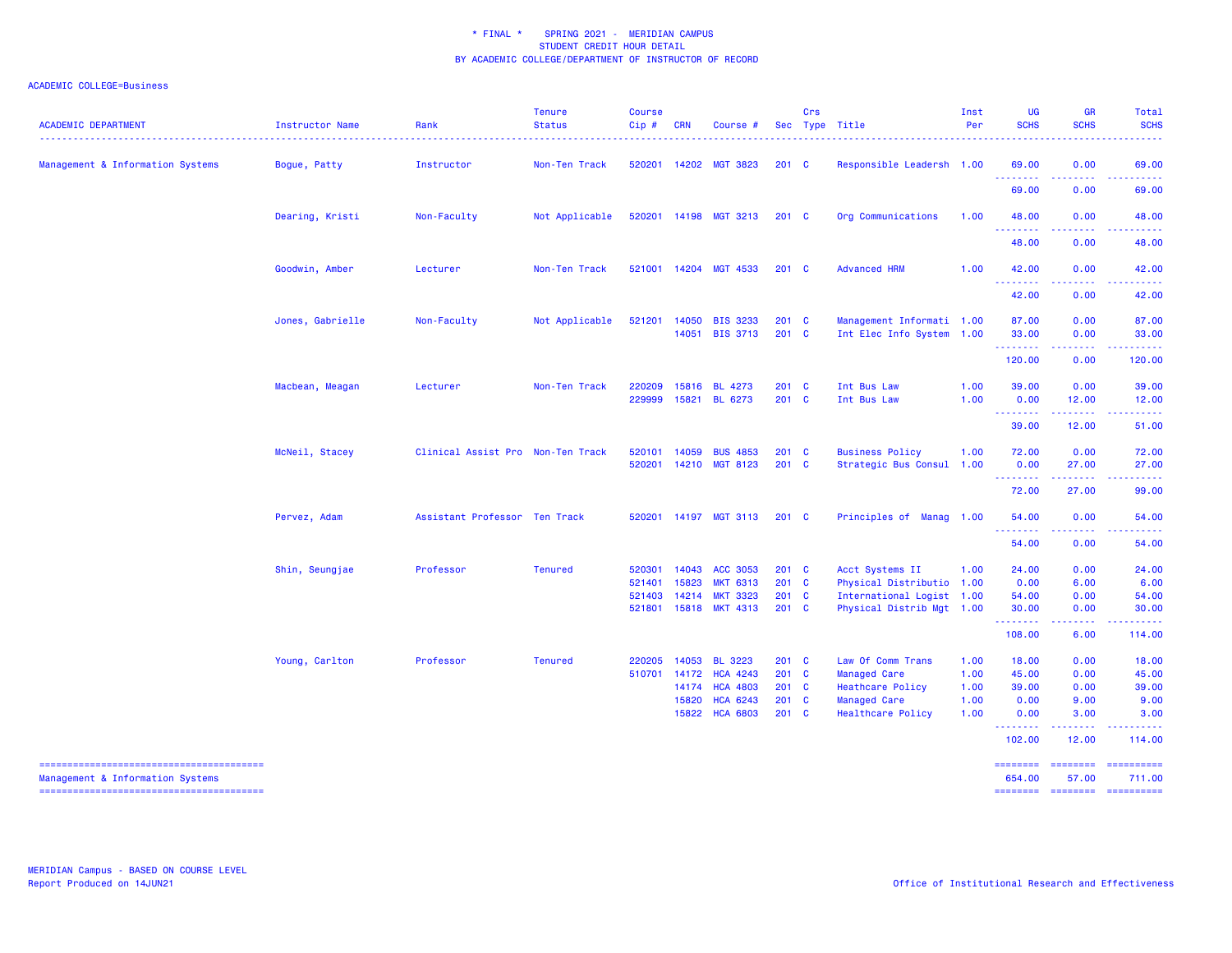| <b>ACADEMIC DEPARTMENT</b>                             | Instructor Name   | Rank                | <b>Tenure</b><br><b>Status</b> | Course<br>Cip# | <b>CRN</b> | Course #              |               | Crs | Sec Type Title            | Inst<br>Per | <b>UG</b><br><b>SCHS</b>     | <b>GR</b><br><b>SCHS</b> | Total<br><b>SCHS</b>  |
|--------------------------------------------------------|-------------------|---------------------|--------------------------------|----------------|------------|-----------------------|---------------|-----|---------------------------|-------------|------------------------------|--------------------------|-----------------------|
| Marketing, Quantitative Analysis & Busin Hill, William |                   | Professor           | Tenured                        | 510701         |            | 14173 HCA 4443        | $201$ E       |     | Healthcare Internshi 1.00 |             | 12.00                        | 0.00                     | 12.00                 |
|                                                        |                   |                     |                                | 520201         | 14057      | <b>BQA 6423</b>       | $201 \quad C$ |     | Business Decision An 1.00 |             | 0.00                         | 57.00                    | 57.00                 |
|                                                        |                   |                     |                                |                |            |                       |               |     |                           |             | 12.00                        | 57.00                    | 69.00                 |
|                                                        | Pompelia, Anthony | Lecturer            | Non-Ten Track                  |                |            | 521803 15819 MKT 3213 | $201 \quad C$ |     | Retailing                 | 1.00        | 36.00                        | 0.00                     | 36.00                 |
|                                                        |                   |                     |                                |                |            |                       |               |     |                           |             | 36.00                        | --------<br>0.00         | 36.00                 |
|                                                        | Qu, Yingge        | Associate Professor | Tenured                        | 521401         |            | 14212 MKT 3013        | 201 C         |     | Principles Of Mkt         | 1.00        | 39.00                        | 0.00                     | 39.00                 |
|                                                        |                   |                     |                                |                |            | 14219 MKT 4423        | $201 \quad C$ |     | Strategic Brand Mana 1.00 |             | 30.00                        | 0.00                     | 30.00                 |
|                                                        |                   |                     |                                |                |            | 14222 MKT 6423        | $201 \quad C$ |     | Strategic Brand Mana 1.00 |             | 0.00                         | 27.00                    | 27.00                 |
|                                                        |                   |                     |                                |                |            |                       |               |     |                           |             | --------<br>69.00            | ---------<br>27.00       | .<br>96.00            |
|                                                        |                   |                     |                                |                |            |                       |               |     |                           |             | ========                     | ========                 | ==========            |
| Marketing, Quantitative Analysis & Busin               |                   |                     |                                |                |            |                       |               |     |                           |             | 117,00<br>========= ======== | 84.00                    | 201.00<br>----------- |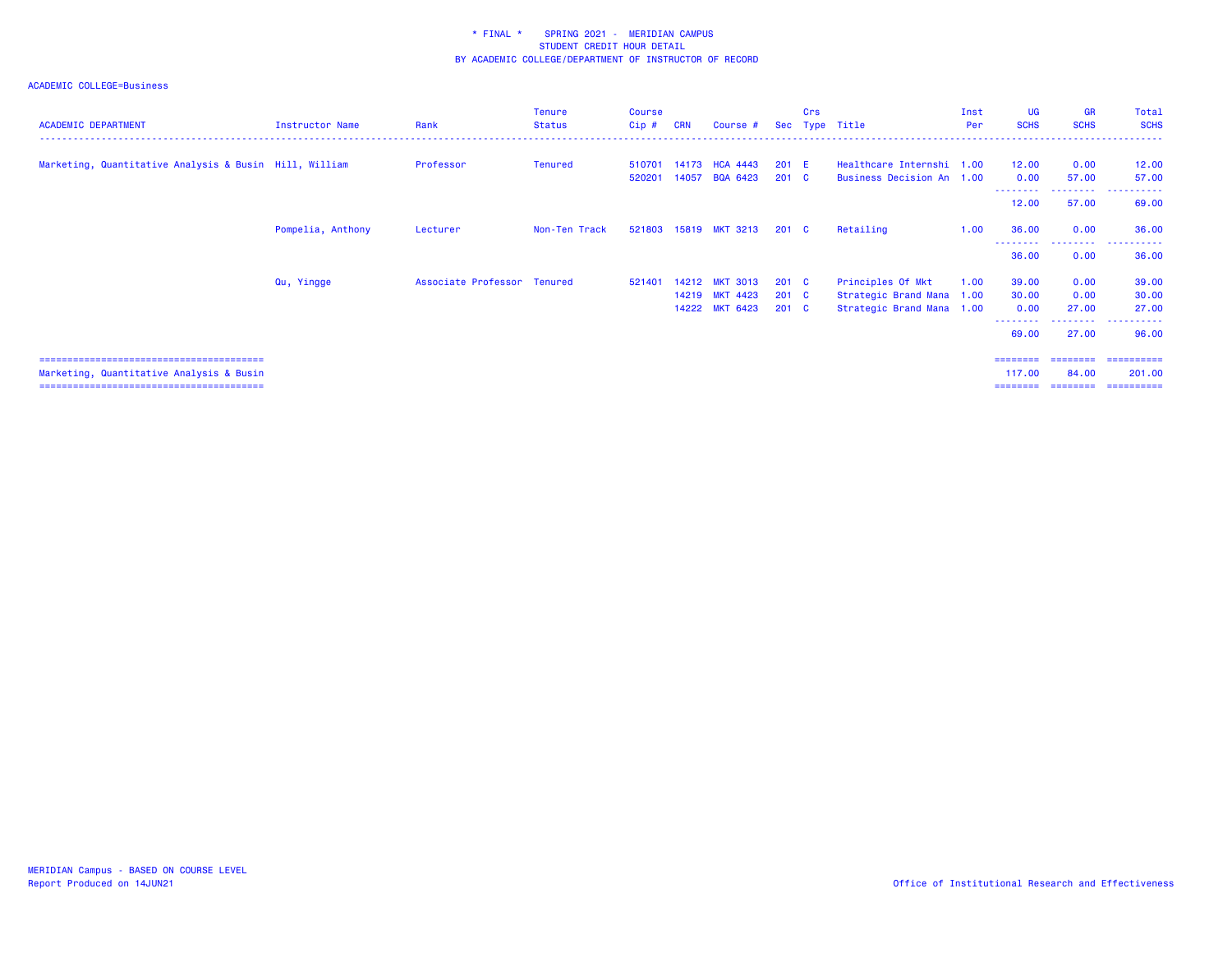| <b>ACADEMIC DEPARTMENT</b>              | Instructor Name   | Rank                              | <b>Tenure</b><br><b>Status</b> | <b>Course</b><br>Cip# | <b>CRN</b> | Course #        |               | Crs | Sec Type Title            | Inst<br><b>Per</b> | UG<br><b>SCHS</b>       | <b>GR</b><br><b>SCHS</b>                                                                                                                                     | Total<br><b>SCHS</b><br>.     |
|-----------------------------------------|-------------------|-----------------------------------|--------------------------------|-----------------------|------------|-----------------|---------------|-----|---------------------------|--------------------|-------------------------|--------------------------------------------------------------------------------------------------------------------------------------------------------------|-------------------------------|
| Counseling, Educational Psychology, and | Hall, Kimberly    | Professor                         | <b>Tenured</b>                 | 422803                |            | 18121 COE 7000  | $203$ I       |     | Directed Indiv Study 1.00 |                    | 0.00                    | 1.00                                                                                                                                                         | 1.00                          |
|                                         |                   |                                   |                                |                       |            |                 |               |     |                           |                    | <b>.</b> .<br>0.00      | $\frac{1}{2} \left( \frac{1}{2} \right) \left( \frac{1}{2} \right) \left( \frac{1}{2} \right) \left( \frac{1}{2} \right) \left( \frac{1}{2} \right)$<br>1.00 | .<br>1.00                     |
|                                         | Henington, Carlen | Professor                         | <b>Tenured</b>                 | 130301                | 15431      | <b>EDS 6403</b> | 251 C         |     | Eval in Sec Schools       | 1.00               | 0.00                    | 21.00                                                                                                                                                        | 21.00                         |
|                                         |                   |                                   |                                | 130499                | 15638      | <b>EPY 3063</b> | 201 C         |     | Indiv Diff/Exception      | 1.00               | 30.00                   | 0.00                                                                                                                                                         | 30.00                         |
|                                         |                   |                                   |                                | 422807                |            | 15639 EPY 3543  | $201$ C       |     | Psych Of Adoles           | 1.00               | 54.00<br>.              | 0.00<br>.                                                                                                                                                    | 54.00<br>.                    |
|                                         |                   |                                   |                                |                       |            |                 |               |     |                           |                    | 84.00                   | 21.00                                                                                                                                                        | 105.00                        |
|                                         | Nalls, Tommy      | Lecturer                          | Non-Ten Track                  | 130101                | 15916      | <b>EDS 8103</b> | $201$ C       |     | Adv Meth in Mid/Sec       | 1.00               | 0.00                    | 60.00                                                                                                                                                        | 60.00                         |
|                                         |                   |                                   |                                | 131316                |            | 15632 EDS 6653  | 201 C         |     | Science Educ Pedago       | 1.00               | 0.00                    | 27.00                                                                                                                                                        | 27.00                         |
|                                         |                   |                                   |                                |                       |            |                 |               |     |                           |                    | .<br>0.00               | .<br>87.00                                                                                                                                                   | 87.00                         |
|                                         | Suddeath, Eric    | Assistant Professor Ten Track     |                                | 130603                | 15637      | EPY 6214        | 201 C         |     | Ed & Psy Statistics       | 1.00               | 0.00                    | 32.00                                                                                                                                                        | 32.00                         |
|                                         |                   |                                   |                                | 422803                | 14160      | <b>EPY 8263</b> | 201 C         |     | Psy Test Ed Rel Set       | 1.00               | 0.00                    | 78.00                                                                                                                                                        | 78.00                         |
|                                         |                   |                                   |                                |                       |            | 17662 COE 8023  | $201 \quad C$ |     | Counseling Theory         | 1.00               | 0.00<br><u>.</u>        | 12.00<br>المستملك والمنافذ                                                                                                                                   | 12.00<br><u>.</u>             |
|                                         |                   |                                   |                                |                       |            |                 |               |     |                           |                    | 0.00                    | 122.00                                                                                                                                                       | 122.00                        |
|                                         | Windham, Melissa  | Clinical Assist Pro Non-Ten Track |                                | 131101                | 14070      | <b>COE 8730</b> | 201 E         |     | Internship                | 1.00               | 0.00                    | 60.00                                                                                                                                                        | 60.00                         |
|                                         |                   |                                   |                                |                       |            | 14072 COE 8740  | 201 E         |     | Acad Yr Field ExpII-      | 1.00               | 0.00                    | 18.00                                                                                                                                                        | 18.00                         |
|                                         |                   |                                   |                                |                       | 14076      | COE 8923        | 201 C         |     | Seminar School Couns 1.00 |                    | 0.00                    | 21.00                                                                                                                                                        | 21.00                         |
|                                         |                   |                                   |                                | 422803                | 17299      | COE 8150        | 201 E         |     | Aca Yr Field Exp I-P 1.00 |                    | 0.00                    | 6.00                                                                                                                                                         | 6.00                          |
|                                         |                   |                                   |                                |                       |            | 17757 COE 7000  | $202$ I       |     | Directed Indiv Study 1.00 |                    | 0.00<br><u>.</u>        | 1.00<br>.                                                                                                                                                    | 1.00<br>$- - - - - - -$       |
|                                         |                   |                                   |                                |                       |            |                 |               |     |                           |                    | 0.00                    | 106.00                                                                                                                                                       | 106.00                        |
|                                         | Wozny, Darren     | Professor                         | <b>Tenured</b>                 | 422803                | 14064      | <b>COE 8013</b> | $201 \quad C$ |     | Couns Skills              | 1.00               | 0.00                    | 18.00                                                                                                                                                        | 18.00                         |
|                                         |                   |                                   |                                |                       | 14065      | <b>COE 8013</b> | 202 C         |     | Couns Skills              | 1.00               | 0.00                    | 45.00                                                                                                                                                        | 45.00                         |
|                                         |                   |                                   |                                |                       |            | 17530 COE 7000  | $201$ I       |     | Directed Indiv Study      | 1.00               | 0.00<br>- - - - - - - - | 1.00<br>. <u>.</u> .                                                                                                                                         | 1.00<br>. <b>.</b>            |
|                                         |                   |                                   |                                |                       |            |                 |               |     |                           |                    | 0.00                    | 64.00                                                                                                                                                        | 64.00                         |
|                                         |                   |                                   |                                |                       |            |                 |               |     |                           |                    | ========<br>84.00       | 401.00                                                                                                                                                       | ======== ==========<br>485.00 |
| Counseling, Educational Psychology, and |                   |                                   |                                |                       |            |                 |               |     |                           |                    | <b>SESSESSE</b>         | ======== ==========                                                                                                                                          |                               |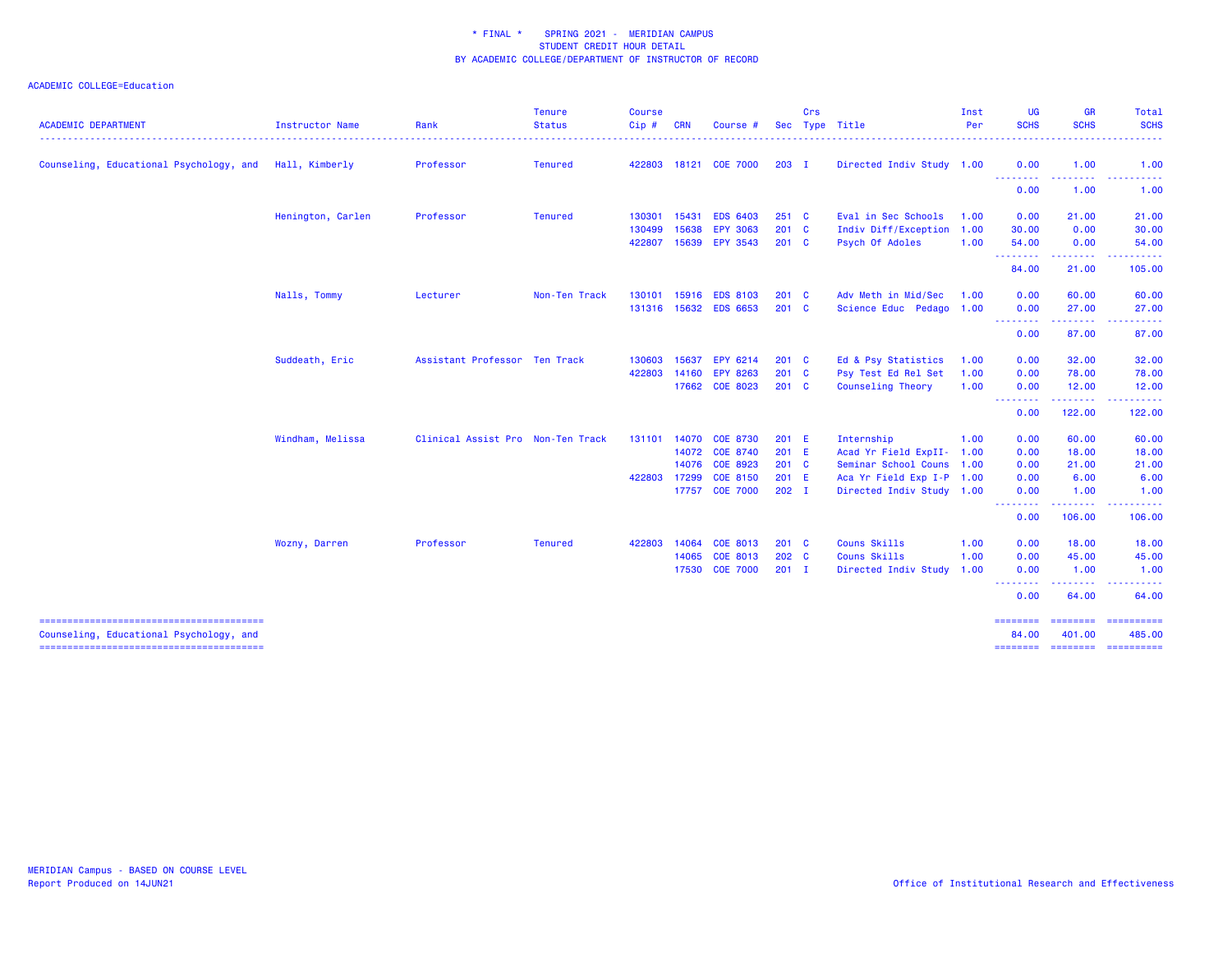| <b>ACADEMIC DEPARTMENT</b>                               | Instructor Name   | Rank                              | <b>Tenure</b><br><b>Status</b> | <b>Course</b><br>Cip#            | <b>CRN</b>                                         | Course #                                                                                                                                            |                                                                              | Crs | Sec Type Title                                                                                                                                                                                                         | Inst<br>Per  | UG<br><b>SCHS</b>                                                    | <b>GR</b><br><b>SCHS</b>                                                           | Total<br><b>SCHS</b><br>$\frac{1}{2} \left( \frac{1}{2} \right) \left( \frac{1}{2} \right) \left( \frac{1}{2} \right) \left( \frac{1}{2} \right)$                      |
|----------------------------------------------------------|-------------------|-----------------------------------|--------------------------------|----------------------------------|----------------------------------------------------|-----------------------------------------------------------------------------------------------------------------------------------------------------|------------------------------------------------------------------------------|-----|------------------------------------------------------------------------------------------------------------------------------------------------------------------------------------------------------------------------|--------------|----------------------------------------------------------------------|------------------------------------------------------------------------------------|------------------------------------------------------------------------------------------------------------------------------------------------------------------------|
| Curriculum, Instruction & Special Educat Adamo, Sherrill |                   | Non-Employee                      | Not Applicable                 | 131203                           | 14245<br>15644                                     | <b>RDG 3413</b><br><b>RDG 3413</b>                                                                                                                  | 202 C<br>203 C                                                               |     | Middle Lvl Lit I<br>Middle Lvl Lit I                                                                                                                                                                                   | 1.00<br>1.00 | 54.00<br>39.00                                                       | 0.00<br>0.00                                                                       | 54.00<br>39.00                                                                                                                                                         |
|                                                          |                   |                                   |                                |                                  |                                                    |                                                                                                                                                     |                                                                              |     |                                                                                                                                                                                                                        |              | .<br>93.00                                                           | $\sim$ $\sim$ $\sim$ $\sim$<br>0.00                                                | .<br>93.00                                                                                                                                                             |
|                                                          | Bogan, Kevin      | Lecturer                          | Non-Ten Track                  | 131205<br>131318                 | 14120<br>15631                                     | <b>EDS 4873</b><br><b>EDS 6643</b>                                                                                                                  | $201 \quad C$<br>201 C                                                       |     | Managing Secondary C 1.00<br>Soc Studies Educ Ped                                                                                                                                                                      | 1.00         | 27.00<br>0.00<br>.                                                   | 0.00<br>114.00<br>222222                                                           | 27.00<br>114.00<br>وبالمستمات                                                                                                                                          |
|                                                          |                   |                                   |                                |                                  |                                                    |                                                                                                                                                     |                                                                              |     |                                                                                                                                                                                                                        |              | 27.00                                                                | 114.00                                                                             | 141.00                                                                                                                                                                 |
|                                                          | Crum, Karen       | Lecturer                          | Non-Ten Track                  | 131203                           | 15642<br>15643                                     | <b>RDG 3423</b><br><b>RDG 3423</b>                                                                                                                  | 202 C<br>203 C                                                               |     | Middle Lvl Lit II<br>Middle Lvl Lit II                                                                                                                                                                                 | 1.00<br>1.00 | 45.00<br>48.00                                                       | 0.00<br>0.00<br>.                                                                  | 45.00<br>48.00                                                                                                                                                         |
|                                                          |                   |                                   |                                |                                  |                                                    |                                                                                                                                                     |                                                                              |     |                                                                                                                                                                                                                        |              | .<br>93.00                                                           | 0.00                                                                               | .<br>93.00                                                                                                                                                             |
|                                                          | Hanna, Tania      | Clinical Assist Pro Non-Ten Track |                                | 131203<br>131315 14240           | 14244<br>14246<br>14242                            | <b>RDG 3413</b><br><b>RDG 3423</b><br><b>RDG 3113</b><br><b>RDG 3123</b>                                                                            | 201 C<br>201 C<br>201 C<br>201 C                                             |     | Middle Lvl Lit I<br>Middle Lvl Lit II<br>Early Literacy Instr 1.00<br>Early Lit Instruct I 1.00                                                                                                                        | 1.00<br>1.00 | 42.00<br>42.00<br>45.00<br>45.00<br>.<br>174.00                      | 0.00<br>0.00<br>0.00<br>0.00<br>.<br>0.00                                          | 42.00<br>42.00<br>45.00<br>45.00<br>المتمامين<br>174.00                                                                                                                |
|                                                          | Johnson, Derrick  | Non-Employee                      | Not Applicable                 | 131305                           |                                                    | 15634 EDS 6673                                                                                                                                      | 201 C                                                                        |     | Language Arts Educ P 1.00                                                                                                                                                                                              |              | 0.00                                                                 | 36.00                                                                              | 36.00                                                                                                                                                                  |
|                                                          |                   |                                   |                                |                                  |                                                    |                                                                                                                                                     |                                                                              |     |                                                                                                                                                                                                                        |              | .<br>0.00                                                            | .<br>36.00                                                                         | 36.00                                                                                                                                                                  |
|                                                          | Leffler, Jeffrey  | Assistant Professor Ten Track     |                                | 131202 14094<br>131203<br>131205 | 14095<br>15548<br>17790<br>15429<br>15430<br>16575 | <b>EDE 4883</b><br><b>EDE 4883</b><br><b>EDE 8473</b><br><b>EDE 7000</b><br><b>EDS 8243</b><br><b>EDS 8613</b><br><b>EDS 7000</b><br>17528 EDS 7000 | 201 C<br>202 C<br>201 C<br>$201$ I<br>$251$ C<br>251 C<br>$201$ I<br>$202$ I |     | Manag Elem/Mid Lvl C 0.10<br>Manag Elem/Mid Lvl C 0.10<br>Elem Soc Stu Curr<br>Directed Indiv Study 1.00<br>Adv. Plan Manage Lea 1.00<br>Mdle & Sec Sch Curr<br>Directed Indiv Study 1.00<br>Directed Indiv Study 1.00 | 1.00<br>1.00 | 4.80<br>4.80<br>0.00<br>0.00<br>0.00<br>0.00<br>0.00<br>0.00<br>9.60 | 0.00<br>0.00<br>33.00<br>3.00<br>24.00<br>60.00<br>3.00<br>5.00<br>2222.<br>128.00 | 4.80<br>4.80<br>33.00<br>3.00<br>24.00<br>60.00<br>3.00<br>5.00<br>.<br>137.60                                                                                         |
|                                                          | May, Susan        | Instructor                        | Non-Ten Track                  | 131311                           | 14091<br>14092<br>15520<br>15629                   | <b>EDE 3523</b><br><b>EDE 3523</b><br><b>EDE 3523</b><br><b>EDS 6633</b>                                                                            | 201 C<br>202 C<br>203 C<br>201 C                                             |     | Found EL/ML Math Edu 1.00<br>Found EL/ML Math Edu 1.00<br>Found EL/ML Math Edu 1.00<br>Math Education Pedag 1.00                                                                                                       |              | 45.00<br>48.00<br>39.00<br>0.00<br>.                                 | 0.00<br>0.00<br>0.00<br>12.00<br>22222                                             | 45.00<br>48.00<br>39.00<br>12.00<br>.                                                                                                                                  |
|                                                          |                   |                                   |                                |                                  |                                                    |                                                                                                                                                     |                                                                              |     |                                                                                                                                                                                                                        |              | 132.00                                                               | 12.00                                                                              | 144.00                                                                                                                                                                 |
|                                                          | McGinnis, Brecken | Instructor                        | Non-Ten Track                  | 131001                           |                                                    | 17668 EDX 8173                                                                                                                                      | 252 C                                                                        |     | Sp Ed In Reg Classrm 1.00                                                                                                                                                                                              |              | 0.00<br><u> - - - - - - - -</u><br>0.00                              | 36.00<br><u>.</u><br>36.00                                                         | 36.00<br>$\frac{1}{2} \left( \frac{1}{2} \right) \left( \frac{1}{2} \right) \left( \frac{1}{2} \right) \left( \frac{1}{2} \right) \left( \frac{1}{2} \right)$<br>36.00 |
|                                                          | Mills, Tamra      | Lecturer                          | Non-Ten Track                  | 131202<br>131203                 | 14082<br>14086                                     | <b>EDE 2521</b><br><b>EDE 3223</b><br>15516 EDE 3223                                                                                                | $201 \quad C$<br>202 C<br>203 C                                              |     | Intro to Elem Ed<br>Middle Level Educati 1.00<br>Middle Level Educati 1.00                                                                                                                                             | 1.00         | 15.00<br>42.00<br>36.00                                              | 0.00<br>0.00<br>0.00                                                               | 15.00<br>42.00<br>36.00                                                                                                                                                |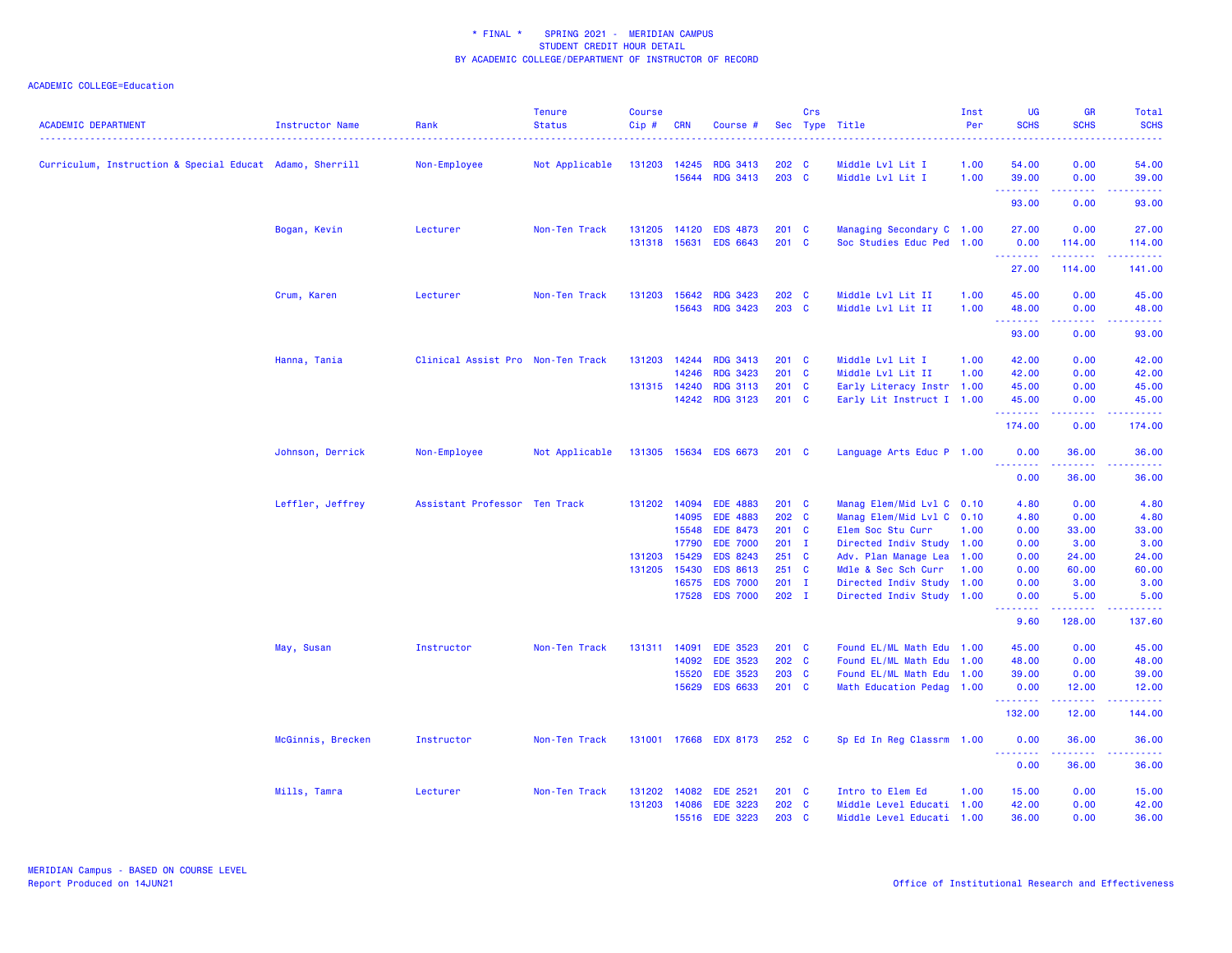| <b>ACADEMIC DEPARTMENT</b>                            | Instructor Name  | Rank                          | <b>Tenure</b><br><b>Status</b> | <b>Course</b><br>Cip# | <b>CRN</b> | Course #        |               | Crs      | Sec Type Title            | Inst<br>Per | <b>UG</b><br><b>SCHS</b>                           | <b>GR</b><br><b>SCHS</b> | Total<br><b>SCHS</b>                                                                                                                                                                                                                                                                                                                                                                                                                                                                   |
|-------------------------------------------------------|------------------|-------------------------------|--------------------------------|-----------------------|------------|-----------------|---------------|----------|---------------------------|-------------|----------------------------------------------------|--------------------------|----------------------------------------------------------------------------------------------------------------------------------------------------------------------------------------------------------------------------------------------------------------------------------------------------------------------------------------------------------------------------------------------------------------------------------------------------------------------------------------|
|                                                       |                  |                               |                                |                       |            |                 |               |          |                           |             | - - - - - - - -                                    |                          |                                                                                                                                                                                                                                                                                                                                                                                                                                                                                        |
|                                                       |                  |                               |                                |                       |            |                 |               |          |                           |             | 93.00                                              | 0.00                     | 93.00                                                                                                                                                                                                                                                                                                                                                                                                                                                                                  |
| Curriculum, Instruction & Special Educat Reed, Ashley |                  | Lecturer                      | Non-Ten Track                  | 131001                |            | 14131 EDX 4113  | 201 C         |          | Mthds/Mats Erly Chil 1.00 |             | 27.00                                              | 0.00                     | 27.00                                                                                                                                                                                                                                                                                                                                                                                                                                                                                  |
|                                                       |                  |                               |                                |                       |            |                 |               |          |                           |             | .<br>27.00                                         | 0.00                     | 27.00                                                                                                                                                                                                                                                                                                                                                                                                                                                                                  |
|                                                       | Shea, Donna      | Non-Faculty                   | Not Applicable                 | 131001                | 14128      | <b>EDS 8886</b> | 201 H         |          | Dimensions of Learni 1.00 |             | 0.00                                               | 198.00                   | 198.00                                                                                                                                                                                                                                                                                                                                                                                                                                                                                 |
|                                                       |                  |                               |                                | 131202                | 14096      | <b>EDE 4886</b> | 201 E         |          | Elem.Mid Lvl Interns      | 1.00        | 198.00                                             | 0.00                     | 198.00                                                                                                                                                                                                                                                                                                                                                                                                                                                                                 |
|                                                       |                  |                               |                                |                       | 14097      | <b>EDE 4896</b> | 201 E         |          | Elem/Mid Levl Intern 1.00 |             | 198.00                                             | 0.00                     | 198.00                                                                                                                                                                                                                                                                                                                                                                                                                                                                                 |
|                                                       |                  |                               |                                | 131205                | 14122      | <b>EDS 4886</b> | 201 F         |          | Teach Intern in Sec       | 1.00        | 30.00                                              | 0.00                     | 30.00                                                                                                                                                                                                                                                                                                                                                                                                                                                                                  |
|                                                       |                  |                               |                                |                       |            | 14123 EDS 4896  | 201 F         |          | Teach Intern in Sec       | 1.00        | 30.00<br>.                                         | 0.00                     | 30.00                                                                                                                                                                                                                                                                                                                                                                                                                                                                                  |
|                                                       |                  |                               |                                |                       |            |                 |               |          |                           |             | 456.00                                             | 198.00                   | 654.00                                                                                                                                                                                                                                                                                                                                                                                                                                                                                 |
|                                                       | Smith, Eric      | Lecturer                      | Non-Ten Track                  | 131203                | 14124      | <b>EDS 8243</b> | 201           | <b>C</b> | Adv. Plan Manage Lea 1.00 |             | 0.00                                               | 54.00                    | 54.00                                                                                                                                                                                                                                                                                                                                                                                                                                                                                  |
|                                                       |                  |                               |                                | 131205                |            | 15635 EDS 8623  | $201 \quad C$ |          | Effective Instructio 1.00 |             | 0.00<br><u> - - - - - - - -</u>                    | 99.00                    | 99.00                                                                                                                                                                                                                                                                                                                                                                                                                                                                                  |
|                                                       |                  |                               |                                |                       |            |                 |               |          |                           |             | 0.00                                               | 153.00                   | 153.00                                                                                                                                                                                                                                                                                                                                                                                                                                                                                 |
|                                                       | Sumrall, Brandi  | Instructor                    | Non-Ten Track                  | 131001                |            | 15432 EDX 8173  | 251 C         |          | Sp Ed In Reg Classrm 1.00 |             | 0.00                                               | 36.00                    | 36.00                                                                                                                                                                                                                                                                                                                                                                                                                                                                                  |
|                                                       |                  |                               |                                |                       | 17423      | <b>EDX 6173</b> | 201 C         |          | Intro Contingency Ma 1.00 |             | 0.00                                               | 36.00                    | 36.00                                                                                                                                                                                                                                                                                                                                                                                                                                                                                  |
|                                                       |                  |                               |                                | 422814 14130          |            | <b>EDX 3213</b> | 201 C         |          | Indiv Inst Except Ch 1.00 |             | 87.00                                              | 0.00                     | 87.00                                                                                                                                                                                                                                                                                                                                                                                                                                                                                  |
|                                                       |                  |                               |                                |                       |            | 15613 EDX 3233  | 201 C         |          | Contingency Manageme 1.00 |             | 54.00<br>.                                         | 0.00                     | 54.00                                                                                                                                                                                                                                                                                                                                                                                                                                                                                  |
|                                                       |                  |                               |                                |                       |            |                 |               |          |                           |             | 141.00                                             | 72.00                    | 213.00                                                                                                                                                                                                                                                                                                                                                                                                                                                                                 |
|                                                       | Wachtel, Lois    | Lecturer                      | Non-Ten Track                  | 131202                | 14083      | <b>EDE 3123</b> | 201 C         |          | Early Childhood Ed        | 1.00        | 39.00                                              | 0.00                     | 39.00                                                                                                                                                                                                                                                                                                                                                                                                                                                                                  |
|                                                       |                  |                               |                                |                       | 14094      | <b>EDE 4883</b> | 201 C         |          | Manag Elem/Mid Lvl C 0.90 |             | 43.20                                              | 0.00                     | 43.20                                                                                                                                                                                                                                                                                                                                                                                                                                                                                  |
|                                                       |                  |                               |                                |                       |            | 14095 EDE 4883  | 202 C         |          | Manag Elem/Mid Lvl C 0.90 |             | 43.20<br>.                                         | 0.00<br>.                | 43.20<br>.                                                                                                                                                                                                                                                                                                                                                                                                                                                                             |
|                                                       |                  |                               |                                |                       |            |                 |               |          |                           |             | 125.40                                             | 0.00                     | 125.40                                                                                                                                                                                                                                                                                                                                                                                                                                                                                 |
|                                                       | Zhbanova, Ksenia | Assistant Professor Ten Track |                                | 131203                | 14085      | <b>EDE 3223</b> | 201 C         |          | Middle Level Educati 1.00 |             | 48.00                                              | 0.00                     | 48.00                                                                                                                                                                                                                                                                                                                                                                                                                                                                                  |
|                                                       |                  |                               |                                | 131315                | 15551      | <b>EDE 8463</b> | $201$ C       |          | Resrch In Child Lit       | 1.00        | 0.00<br><b><i><u><u> - - - - - - -</u></u></i></b> | 36.00                    | 36.00                                                                                                                                                                                                                                                                                                                                                                                                                                                                                  |
|                                                       |                  |                               |                                |                       |            |                 |               |          |                           |             | 48.00                                              | 36.00                    | 84.00                                                                                                                                                                                                                                                                                                                                                                                                                                                                                  |
|                                                       |                  |                               |                                |                       |            |                 |               |          |                           |             | ========                                           | <b>EBBERSER</b>          | $\begin{array}{cccccccccc} \multicolumn{2}{c}{} & \multicolumn{2}{c}{} & \multicolumn{2}{c}{} & \multicolumn{2}{c}{} & \multicolumn{2}{c}{} & \multicolumn{2}{c}{} & \multicolumn{2}{c}{} & \multicolumn{2}{c}{} & \multicolumn{2}{c}{} & \multicolumn{2}{c}{} & \multicolumn{2}{c}{} & \multicolumn{2}{c}{} & \multicolumn{2}{c}{} & \multicolumn{2}{c}{} & \multicolumn{2}{c}{} & \multicolumn{2}{c}{} & \multicolumn{2}{c}{} & \multicolumn{2}{c}{} & \multicolumn{2}{c}{} & \mult$ |
| Curriculum, Instruction & Special Educat              |                  |                               |                                |                       |            |                 |               |          |                           |             | 1419.00                                            | 785.00                   | 2204.00<br>======== ======== ==========                                                                                                                                                                                                                                                                                                                                                                                                                                                |
|                                                       |                  |                               |                                |                       |            |                 |               |          |                           |             |                                                    |                          |                                                                                                                                                                                                                                                                                                                                                                                                                                                                                        |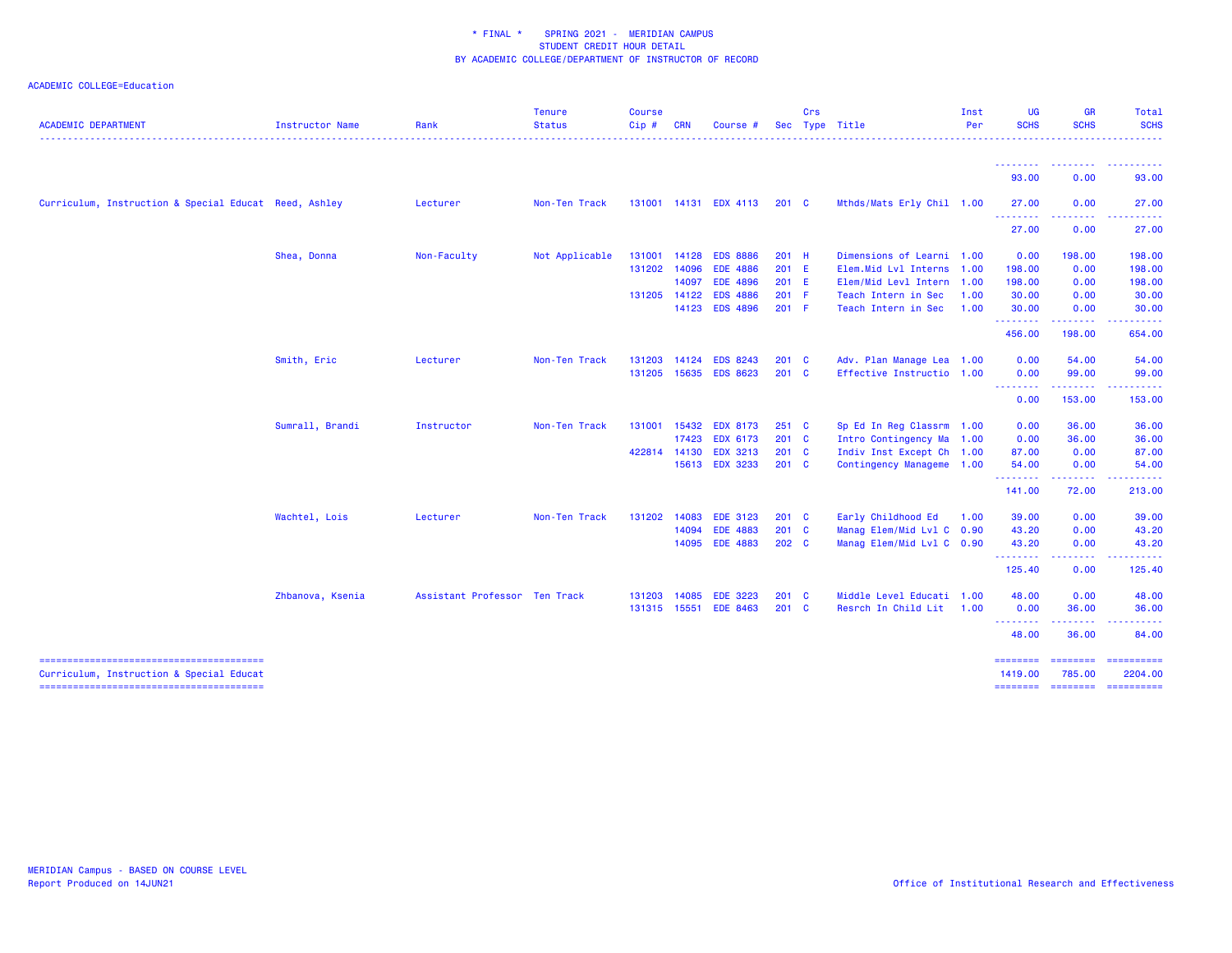|                            |                     |                                   | <b>Tenure</b> | <b>Course</b> |            |                 |               | Crs |                            | Inst | <b>UG</b>                        | <b>GR</b>             | Total                                                                                                                                                                                                                                                                                                                                                                                                                                                                                            |
|----------------------------|---------------------|-----------------------------------|---------------|---------------|------------|-----------------|---------------|-----|----------------------------|------|----------------------------------|-----------------------|--------------------------------------------------------------------------------------------------------------------------------------------------------------------------------------------------------------------------------------------------------------------------------------------------------------------------------------------------------------------------------------------------------------------------------------------------------------------------------------------------|
| <b>ACADEMIC DEPARTMENT</b> | Instructor Name     | Rank                              | <b>Status</b> | Cip#          | <b>CRN</b> | Course #        | <b>Sec</b>    |     | Type Title                 | Per  | <b>SCHS</b>                      | <b>SCHS</b>           | <b>SCHS</b>                                                                                                                                                                                                                                                                                                                                                                                                                                                                                      |
| Educational Leadership     | Fincher, Mark       | Associate Professor Tenured       |               | 130407        |            | 14060 CCL 8113  | $201$ C       |     | Comm Col Hist/Philos 1.00  |      | 0.00                             | 21.00                 | 21.00                                                                                                                                                                                                                                                                                                                                                                                                                                                                                            |
|                            |                     |                                   |               |               | 14061      | <b>CCL 8313</b> | $201 \quad C$ |     | Comm Coll Instrl Ass 1.00  |      | 0.00                             | 15.00                 | 15.00                                                                                                                                                                                                                                                                                                                                                                                                                                                                                            |
|                            |                     |                                   |               |               |            |                 |               |     |                            |      | --------<br>0.00                 | 36.00                 | 36.00                                                                                                                                                                                                                                                                                                                                                                                                                                                                                            |
|                            | Operton, Rosalind   | Clinical Assist Pro Non-Ten Track |               | 130401        |            | 14106 EDL 8333  | $201$ C       |     | Teach Prac Learn En 1.00   |      | 0.00                             | 18.00                 | 18.00                                                                                                                                                                                                                                                                                                                                                                                                                                                                                            |
|                            |                     |                                   |               |               |            | 14108 EDL 8353  | $201$ H       |     | Teacher Leadership I 1.00  |      | 0.00                             | 18.00                 | 18.00                                                                                                                                                                                                                                                                                                                                                                                                                                                                                            |
|                            |                     |                                   |               |               |            | 14110 EDL 8613  | 201 H         |     | Leadership Intern II 1.00  |      | 0.00                             | 30.00                 | 30.00                                                                                                                                                                                                                                                                                                                                                                                                                                                                                            |
|                            |                     |                                   |               |               | 15428      | <b>EDL 8313</b> | $251$ C       |     | <b>Assess Content Know</b> | 1.00 | 0.00                             | 18.00                 | 18.00                                                                                                                                                                                                                                                                                                                                                                                                                                                                                            |
|                            |                     |                                   |               | 130901        |            | 14100 EDF 3333  | $201 \quad C$ |     | Social Foundation Ed 1.00  |      | 78.00<br>. <u>.</u>              | 0.00<br>.             | 78.00                                                                                                                                                                                                                                                                                                                                                                                                                                                                                            |
|                            |                     |                                   |               |               |            |                 |               |     |                            |      | 78.00                            | 84.00                 | 162.00                                                                                                                                                                                                                                                                                                                                                                                                                                                                                           |
|                            | Smith, Kaleb        | Lecturer                          | Non-Ten Track | 130301        |            | 15628 EDS 6403  | $201 \quad C$ |     | Eval in Sec Schools        | 1.00 | 0.00                             | 51.00                 | 51.00                                                                                                                                                                                                                                                                                                                                                                                                                                                                                            |
|                            |                     |                                   |               |               |            |                 |               |     |                            |      | --------<br>0.00                 | . <b>.</b> .<br>51.00 | 51.00                                                                                                                                                                                                                                                                                                                                                                                                                                                                                            |
|                            | Wallin, Patsy       | Associate Professor Tenured       |               | 130401        |            | 14112 EDL 8623  | $201 \quad C$ |     | Curric Leadership          | 1.00 | 0.00                             | 42.00                 | 42.00                                                                                                                                                                                                                                                                                                                                                                                                                                                                                            |
|                            |                     |                                   |               | 131202        |            | 14104 EDF 3423  | 201 C         |     | Exploring Diversity        | 1.00 | 60.00<br><u> - - - - - - - -</u> | 0.00                  | 60.00                                                                                                                                                                                                                                                                                                                                                                                                                                                                                            |
|                            |                     |                                   |               |               |            |                 |               |     |                            |      | 60.00                            | 42.00                 | 102.00                                                                                                                                                                                                                                                                                                                                                                                                                                                                                           |
|                            | White Jones, Ashley | Clinical Assist Pro Non-Ten Track |               | 260908        |            | 14158 EP 4603   | $201$ C       |     | Physical Activity Ep 1.00  |      | 24.00                            | 0.00                  | 24.00                                                                                                                                                                                                                                                                                                                                                                                                                                                                                            |
|                            |                     |                                   |               |               |            | 14159 EP 4814   | $201$ H       |     | Exercise Science Int 1.00  |      | 20.00                            | 0.00                  | 20.00                                                                                                                                                                                                                                                                                                                                                                                                                                                                                            |
|                            |                     |                                   |               | 360101        |            | 14224 PE 1000   | $201$ C       |     | Play, Fitness & Phys 1.00  |      | 120.00<br><u>.</u>               | 0.00<br>. <b>.</b>    | 120.00                                                                                                                                                                                                                                                                                                                                                                                                                                                                                           |
|                            |                     |                                   |               |               |            |                 |               |     |                            |      | 164.00                           | 0.00                  | 164.00                                                                                                                                                                                                                                                                                                                                                                                                                                                                                           |
| Educational Leadership     |                     |                                   |               |               |            |                 |               |     |                            |      | --------<br>302.00               | -----<br>213.00       | $\begin{array}{cccccccccc} \multicolumn{2}{c}{} & \multicolumn{2}{c}{} & \multicolumn{2}{c}{} & \multicolumn{2}{c}{} & \multicolumn{2}{c}{} & \multicolumn{2}{c}{} & \multicolumn{2}{c}{} & \multicolumn{2}{c}{} & \multicolumn{2}{c}{} & \multicolumn{2}{c}{} & \multicolumn{2}{c}{} & \multicolumn{2}{c}{} & \multicolumn{2}{c}{} & \multicolumn{2}{c}{} & \multicolumn{2}{c}{} & \multicolumn{2}{c}{} & \multicolumn{2}{c}{} & \multicolumn{2}{c}{} & \multicolumn{2}{c}{} & \mult$<br>515.00 |
|                            |                     |                                   |               |               |            |                 |               |     |                            |      | ========                         | ========              | ==========                                                                                                                                                                                                                                                                                                                                                                                                                                                                                       |
|                            |                     |                                   |               |               |            |                 |               |     |                            |      |                                  |                       |                                                                                                                                                                                                                                                                                                                                                                                                                                                                                                  |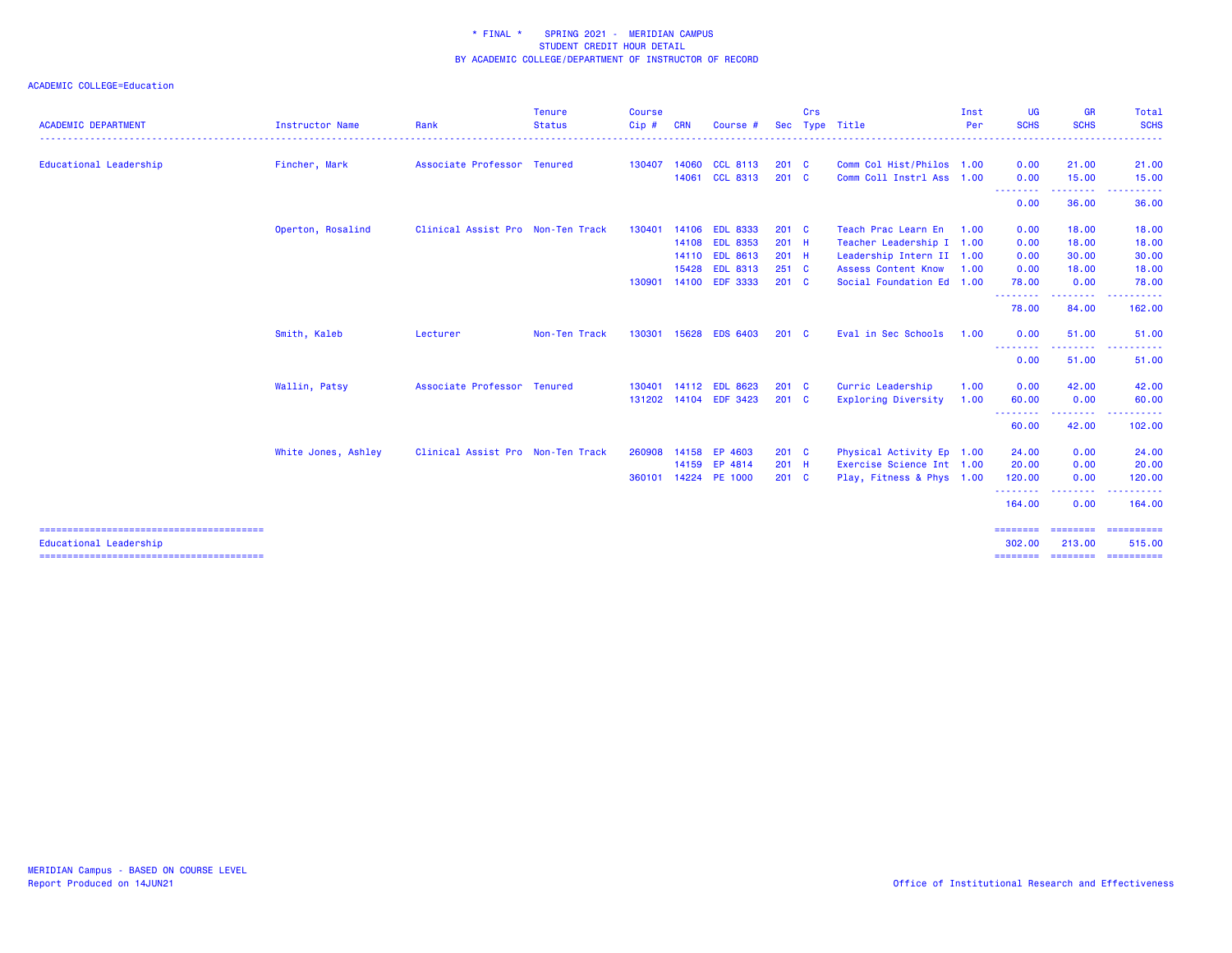### ACADEMIC COLLEGE=Education

| <b>ACADEMIC DEPARTMENT</b> | Instructor Name  | Rank                        | <b>Tenure</b><br><b>Status</b> | <b>Course</b><br>$Cip$ # | <b>CRN</b> | Course #             |               | Crs | Sec Type Title            | Inst<br>Per | UG<br><b>SCHS</b>   | <b>GR</b><br><b>SCHS</b> | Total<br><b>SCHS</b>      |
|----------------------------|------------------|-----------------------------|--------------------------------|--------------------------|------------|----------------------|---------------|-----|---------------------------|-------------|---------------------|--------------------------|---------------------------|
| Kinesiology                | Thompson, Pamela | Lecturer                    | Non-Ten Track                  |                          |            | 310504 15615 EP 4143 | $201 \quad C$ |     | Aging and Disability 1.00 |             | 30.00               | 0.00                     | 30.00                     |
|                            |                  |                             |                                |                          |            |                      |               |     |                           |             | 30.00               | 0.00                     | 30.00                     |
|                            | Wax, Benjamin    | Associate Professor Tenured |                                |                          |            | 260908 14157 EP 4183 | 201 C         |     | Exercise & Weight Co 1.00 |             | 30.00               | 0.00                     | 30.00                     |
|                            |                  |                             |                                | 310501                   |            | 14156 EP 4113        | 201 C         |     | Fitness Prog & Testi 1.00 |             | 51.00<br>--------   | 0.00<br>.                | 51.00<br>. <b>.</b><br>.  |
|                            |                  |                             |                                |                          |            |                      |               |     |                           |             | 81.00               | 0.00                     | 81.00                     |
|                            | Winston, Tommy   | Non-Employee                | Not Applicable                 | 131314                   | 15617      | EP 4504              | 201 B         |     | Mechanical Analysis       | 1.00        | 16.00               | 0.00                     | 16.00                     |
|                            |                  |                             |                                |                          |            | 260908 14155 EP 3233 | $201 \quad C$ |     | Anatomical Kinesiolo 1.00 |             | 96.00               | 0.00                     | 96.00                     |
|                            |                  |                             |                                |                          |            |                      |               |     |                           |             | ---------<br>112.00 | .<br>0.00                | -------<br>----<br>112.00 |
|                            |                  |                             |                                |                          |            |                      |               |     |                           |             | ========            | ========                 | ==========                |
| Kinesiology                |                  |                             |                                |                          |            |                      |               |     |                           |             | 223.00              | 0.00                     | 223.00                    |

======================================== ======== ======== ==========